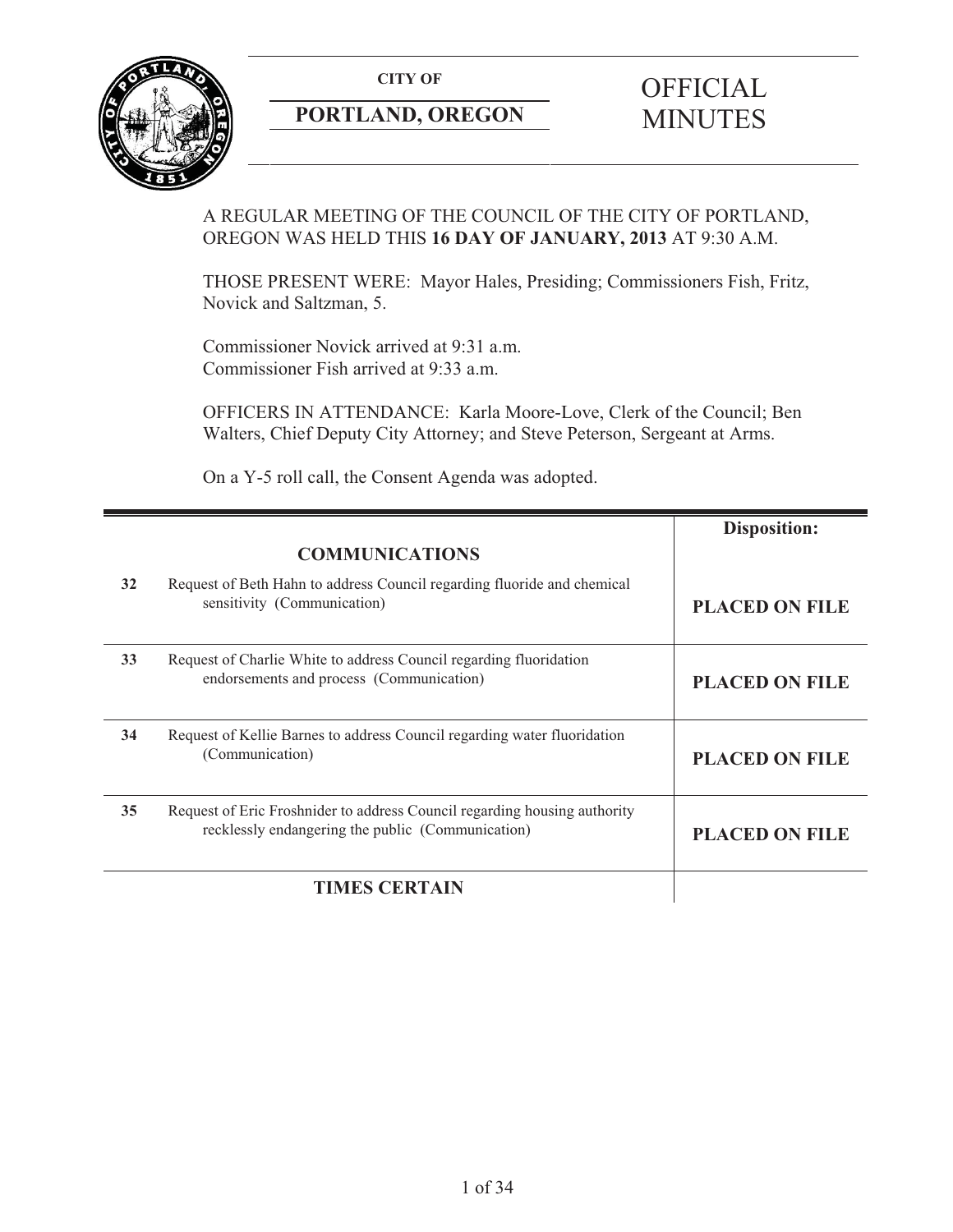|         | January 16, 2013                                                                                                                                                                                                                                                                                                       |                                      |
|---------|------------------------------------------------------------------------------------------------------------------------------------------------------------------------------------------------------------------------------------------------------------------------------------------------------------------------|--------------------------------------|
| 36      | TIME CERTAIN: 9:30 AM - Accept the Report on the 2013 State<br>Legislative Agenda (Report introduced by Mayor Hales) 30 minutes<br>requested                                                                                                                                                                           |                                      |
|         | Motion to add low-income housing property tax initiative: Moved by Fish<br>and seconded by Fritz.                                                                                                                                                                                                                      | <b>ACCEPTED</b><br><b>AS AMENDED</b> |
|         | Motion to revise education language to pre-k through 12: Moved by<br>Saltzman and seconded by Hales.                                                                                                                                                                                                                   |                                      |
|         | Motion to revise wording and add language to Public Safety Budgeting<br>and Mental Health Care Crisis section; add statement that the city<br>will work with coordinated care organizations to ensure that<br>appropriate resources are focused on the mental health crisis:<br>Moved by Novick and seconded by Fritz. |                                      |
|         | Motion to move the Gun Safety item from the Policy Position Section to<br>the Priority Section: Moved by Hales.                                                                                                                                                                                                        |                                      |
|         | $(Y-5)$                                                                                                                                                                                                                                                                                                                |                                      |
| $S-*37$ | TIME CERTAIN: 10:00 AM - Adopt budget adjustments and establish<br>appropriation authority for the Arts Education and Access Fund and<br>Private For-Hire Transportation program reforms (Previous Agenda<br>1513; Ordinance introduced by Mayor Hales) 10 minutes requested                                           | <b>SUBSTITUTE</b>                    |
|         | Motion to accept the substitute ordinance: Moved by Saltzman and<br>seconded by Fritz. (Y-5)                                                                                                                                                                                                                           | 185859                               |
|         | $(Y-5)$                                                                                                                                                                                                                                                                                                                |                                      |
|         | <b>CONSENT AGENDA - NO DISCUSSION</b>                                                                                                                                                                                                                                                                                  |                                      |
|         | <b>Mayor Charlie Hales</b>                                                                                                                                                                                                                                                                                             |                                      |
| 38      | Appoint Kris Day and Igor Lacan to the Urban Forestry Commission for a term<br>to expire February 29, 2016 and reappoint other sitting Commissioners<br>(Report)<br>$(Y-5)$                                                                                                                                            | <b>CONFIRMED</b>                     |
|         | <b>Bureau of Emergency Management</b>                                                                                                                                                                                                                                                                                  |                                      |
| 39      | Accept 2012 Annual Evaluation Report on Flood Hazard Mitigation actions, in<br>conformance with National Flood Insurance Program Community Rating<br>System rules (Report)                                                                                                                                             | <b>ACCEPTED</b>                      |
|         | $(Y-5)$                                                                                                                                                                                                                                                                                                                |                                      |
| $*40$   | Accept an FY 2012 Emergency Management Performance Grant in the amount<br>of \$227,548 from the Federal Emergency Management Agency to<br>administer an integrated all hazard emergency management program for<br>the City (Ordinance)                                                                                 | 185855                               |
|         | $(Y-5)$                                                                                                                                                                                                                                                                                                                |                                      |
|         | <b>Bureau of Planning &amp; Sustainability</b>                                                                                                                                                                                                                                                                         |                                      |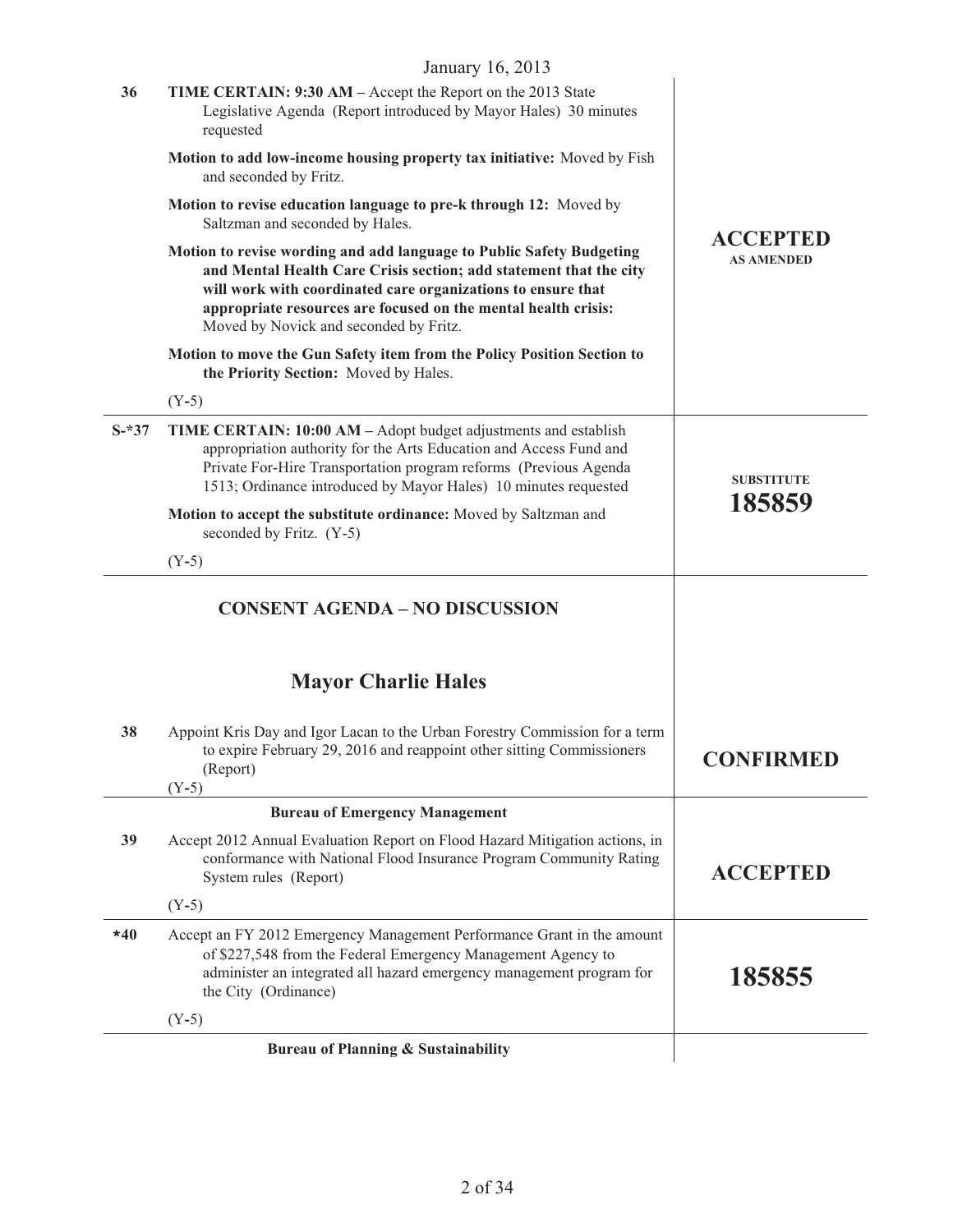#### January 16, 2013  **41** Authorize an Intergovernmental Agreement for 2013-15 with Portland State University in the amount of \$127,139 to implement the Single Family Weight Study for Bureau of Planning and Sustainability (Ordinance) **PASSED TO SECOND READING JANUARY 23, 2013 AT 9:30 AM Bureau of Transportation 42** Set a hearing date, 9:30 a.m. Wednesday, February 13, 2013, to vacate a portion of NE Sumner St (Report; VAC-10078) (Y**-**5) **ACCEPTED Office of Management and Finance \*43** Ratify Letters of Agreement between the City and the City of Portland Professional Employees Association; the Portland Police Commanding Officers Association; Laborers', Local 483; the American Federation of State, County and Municipal Employees, Local 189-2; and the member unions of the District Council of Trade Unions authorizing two additional representatives to the Labor Management Benefits Committee (Ordinance) (Y**-**5) **185856 Commissioner Amanda Fritz Position No. 1 Office of Neighborhood Involvement 44** Authorize grant agreement for \$13,000 for East Portland Neighbors, Inc to administer the newsletter production of East Portland Neighborhood Association News (Second Reading Agenda 26) (Y**-**5) **185857 Commissioner Dan Saltzman Position No. 3 Bureau of Environmental Services 45** Authorize a contract and provide for payment for the construction of the SE 2nd Ave, SE 3<sup>rd</sup> Ave, and SE Alder St Consolidation Project BES Job No. E08847 (Ordinance) **PASSED TO SECOND READING JANUARY 23, 2013 AT 9:30 AM 46** Authorize the Director of the Bureau of Environmental Services or his designee to enter into participation agreements with private property owners in the RDII Program Pilot Project areas for rehabilitation of private sewer service laterals to remove inflow and infiltration into the public sewer conveyance and treatment system (Ordinance) **PASSED TO SECOND READING JANUARY 23, 2013 AT 9:30 AM 47** Authorize a contract and provide for payment for the construction of the Upper Hillsdale Sub-Basin RDII Pilot Project No. E10472 (Ordinance) **PASSED TO SECOND READING JANUARY 23, 2013 AT 9:30 AM**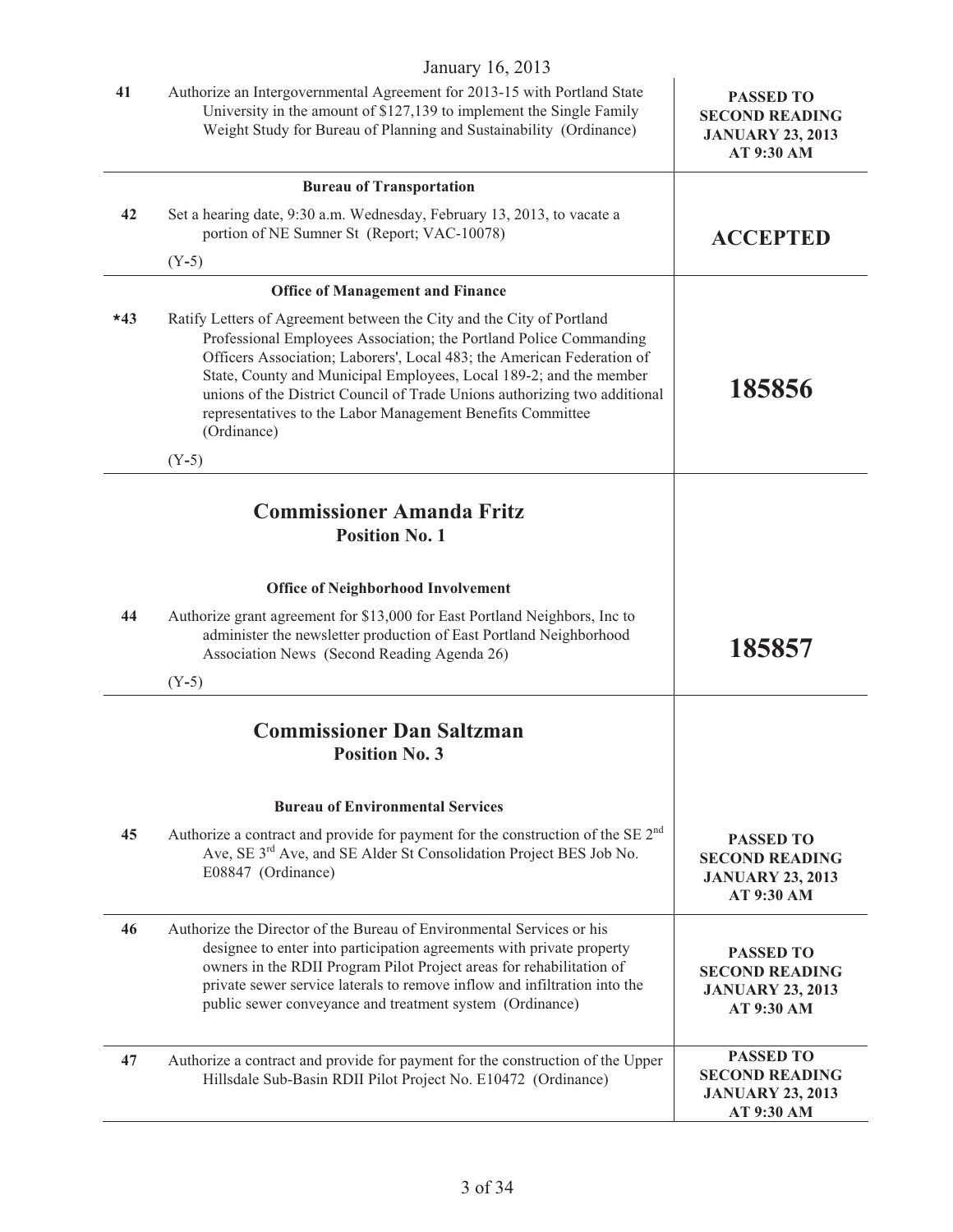|       | January 16, 2013                                                                                                                                                                                                  |                                                                                           |
|-------|-------------------------------------------------------------------------------------------------------------------------------------------------------------------------------------------------------------------|-------------------------------------------------------------------------------------------|
| 48    | Authorize a contract and provide for payment for the construction of the SE<br>Clay Green Street Project BES Project No. E10007 (Ordinance)                                                                       | <b>PASSED TO</b><br><b>SECOND READING</b><br><b>JANUARY 23, 2013</b><br>AT 9:30 AM        |
|       | <b>Commissioner Steve Novick</b><br><b>Position No. 4</b>                                                                                                                                                         |                                                                                           |
|       | <b>Portland Fire &amp; Rescue</b>                                                                                                                                                                                 |                                                                                           |
| $*49$ | Authorize application to the Department of Homeland Security, through its<br>Federal Emergency Management Agency for a grant in the amount of<br>\$120,000 for the campaign against illegal fireworks (Ordinance) | 185858                                                                                    |
|       | $(Y-5)$                                                                                                                                                                                                           |                                                                                           |
|       | <b>REGULAR AGENDA</b>                                                                                                                                                                                             |                                                                                           |
|       | <b>Commissioner Dan Saltzman</b>                                                                                                                                                                                  |                                                                                           |
|       | <b>Position No. 3</b>                                                                                                                                                                                             |                                                                                           |
|       | <b>Bureau of Environmental Services</b>                                                                                                                                                                           |                                                                                           |
| 50    | Replace the Sewer User Charges Code for consistency of definitions,<br>clarification of terms and addition of enforcement measures (Ordinance;<br>replace Code Chapter 17.36; amend Code Section 17.34.020)       | <b>PASSED TO</b><br><b>SECOND READING</b><br><b>JANUARY 23, 2013</b><br><b>AT 9:30 AM</b> |

At 11:13 a.m., Council recessed.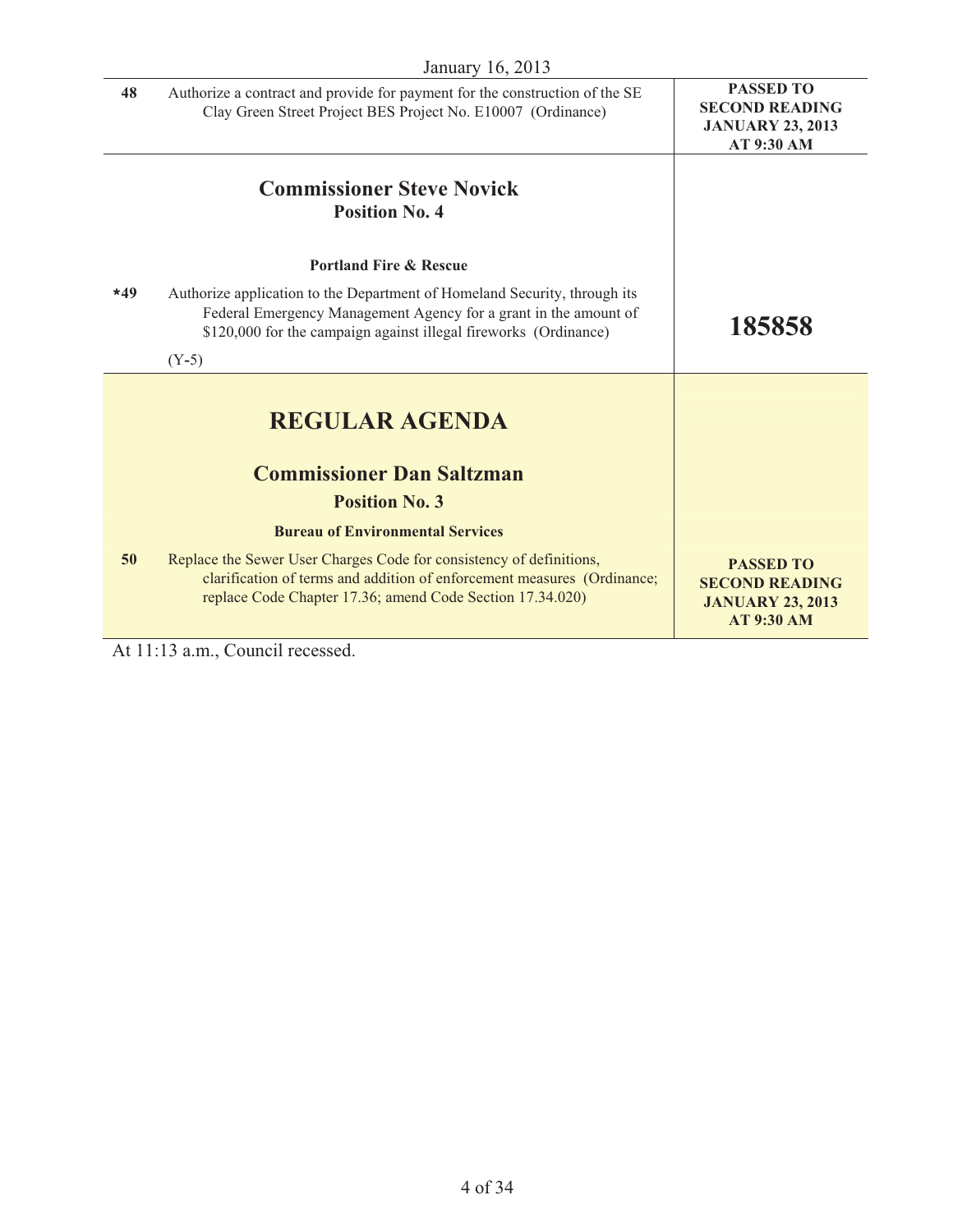# A RECESSED MEETING OF THE COUNCIL OF THE CITY OF PORTLAND, OREGON WAS HELD THIS **16TH DAY OF JANUARY, 2013** AT 2:00 P.M.

THOSE PRESENT WERE: Mayor Hales, Presiding; Commissioners Fish, Fritz, Novick and Saltzman, 5.

Commissioner Fish arrived at 2:02 p.m.

OFFICERS IN ATTENDANCE: Karla Moore-Love, Clerk of the Council; Linly Rees, Deputy City Attorney; and Harry Jackson, Sergeant at Arms.

|       |                                                                                                                                                                                                                                                                                                                                                                                                                                                                                                                                                                                                                             | <b>Disposition:</b>                                                 |
|-------|-----------------------------------------------------------------------------------------------------------------------------------------------------------------------------------------------------------------------------------------------------------------------------------------------------------------------------------------------------------------------------------------------------------------------------------------------------------------------------------------------------------------------------------------------------------------------------------------------------------------------------|---------------------------------------------------------------------|
| 51    | TIME CERTAIN: 2:00 PM - Consider the proposal of Haddish Tarekegn,<br>Pristine Cleaning LLC and the recommendation from the Hearings<br>Officer for approval with conditions, to change the Comprehensive Plan<br>Map designation and zoning from R5, Single-Dwelling Residential and<br>CG, General Commercial zones to CM, Mixed Commercial/Residential at<br>7424 N Mississippi Ave (Hearing; LU 12-160096 CP ZC) 1 hour<br>requested for items 51-52<br>Motion to uphold the recommendation of the Hearings Officer and<br>approve the Comprehensive Plan Map and zone changes: Moved by Fritz<br>and seconded by Fish. | <b>ACCEPT HEARINGS</b><br><b>OFFICER'S</b><br><b>RECOMMENDATION</b> |
|       | $(Y-5)$                                                                                                                                                                                                                                                                                                                                                                                                                                                                                                                                                                                                                     |                                                                     |
| $*52$ | Amend the Comprehensive Plan Map designation and change zoning of<br>property in the vicinity of 7424 N Mississippi Ave at the request of<br>Haddish Tarekegn, Pristine Cleaning LLC (Ordinance; LU 12-16096 CP)<br>ZC                                                                                                                                                                                                                                                                                                                                                                                                      | 185860                                                              |
|       | Motion to approve the ordinance to amend the Comprehensive Plan Map<br>and change zoning: Moved by Saltzman and seconded by Fritz.                                                                                                                                                                                                                                                                                                                                                                                                                                                                                          |                                                                     |
|       | $(Y-5)$                                                                                                                                                                                                                                                                                                                                                                                                                                                                                                                                                                                                                     |                                                                     |

At 2:33 p.m., Council adjourned.

#### **LAVONNE GRIFFIN-VALADE**

Auditor of the City of Portland

By Karla Moore-Love Clerk of the Council

For a discussion of agenda items, please consult the following Closed Caption File.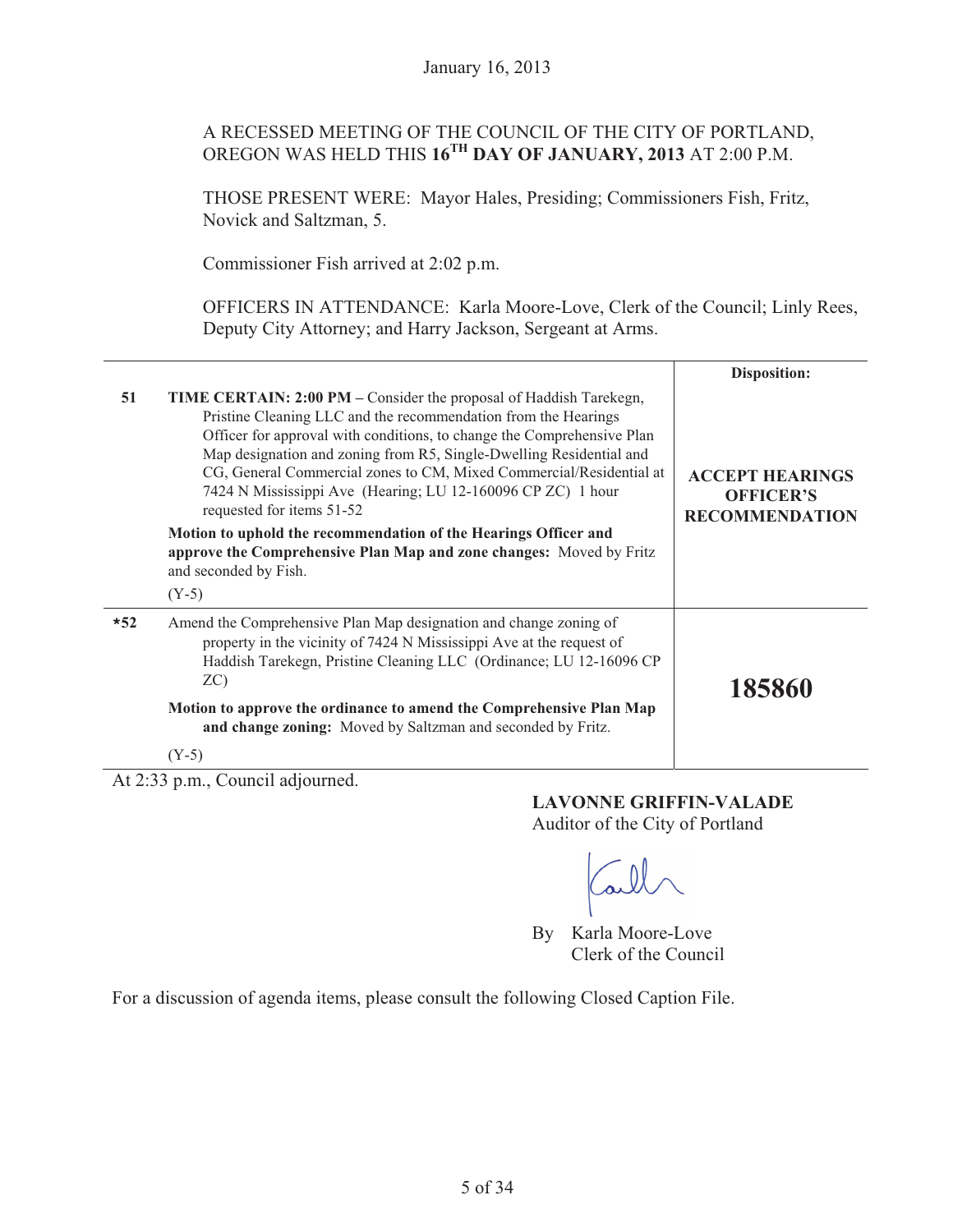# January 16, 2013 **Closed Caption File of Portland City Council Meeting**

This file was produced through the closed captioning process for the televised City Council broadcast and should not be considered a verbatim transcript. Key: **\*\*\*\*\*** means unidentified speaker.

# **JANUARY 16, 2013 9:30 AM**

**Hales:** Council, please come to order. Please call the roll. [roll call] **Hales:** Thank you very much. I think commissioner Fritz has an announcement before we begin our communication items this morning.

**Fritz:** Thank you, mayor hales. Carrie Jo Stairs died early they are month from heart failure at the age of 49. Carrie jo was a founding member of the Portland commission on disability, having been appointed in 2009. In her application to become a commissioner, she had expressed her interest in contributing to the reshaping of the social and physical environment of Portland so that all people may experience equality, independence, autonomy and full access to life. Carrie Jo was a cancer survivor having been diagnosed at the age of 12. She was treated with chemotherapy and survived the disease. But the chemotherapy caused her to have congestive heart problems the rest of her life. Despite her health challenges she worked as a community activist for over 20 years, putting her time, energy and talent into building skills, in negotiation, nonviolent communication, effective advocacy, coalition building, empathetic understanding and respectful service. She worked professionally as a mental health advocate and medical technician specialist for seniors, mediation specialist for resolutions northwest, contributor to an lgbtq newspaper, and a prison release advocate for the state of Oregon all in those short 49 years. Her own words when applying to serve on the Portland commission on disability may provide the best picture of carrie jo and her passion for her beloved community. "there is much work to be done with regards to ending discrimination, reducing barriers, ensuring access, and increasing awareness of the needs of individuals with disabilities. Any action towards that end is an accomplishment. I hope to serve on the commission as a venue to realize that goal." indeed, carrie jo stairs did do that and epitomized the spirit of Portland. Please join me in a moment of reflection to honor her life and legacy. Thank you, mayor hales.

**Hales:** Thank you very much. Good morning and welcome. We have a number of communication items before the time certain so if you would read those, please, Karla, we will call people up. **Hales:** Good morning. Are you here? You have three minutes. Just state your name for the record. You don't need to give us your address. But state your name for the record and if you are representing an organization, please let us know what organization.

# **Item 32.**

**Beth Hahn:** The mic is on. Ok. Mayor hales, commissioners, my name is beth hahn and speaking of needs of people with disabilities, I have multiple chemical sensitivity or mcs, which is recognized as a disability under the americans with disabilities act. And it's crucial for people with mcs to avoid exposure to chemicals. I am hypersensitive to fluoride and have been told by my doctors to avoid it & even small amounts can cause me to have severe reactions. The american academy of environmental medicine explains mcs as a very real chronic medical condition that has been only slowly gaining a public recognition it deserves. Recent estimate the suggest chemical sensitivity that is hypersensitivity to various environmental agents also known as incitants or triggers may afflict 10 to 15% of the american population. Fluoride-containing water is considered an incitant by the american academy of environmental medicine. I expend a tremendous amount of time and energy and money to stay a productive member of this community in spite of having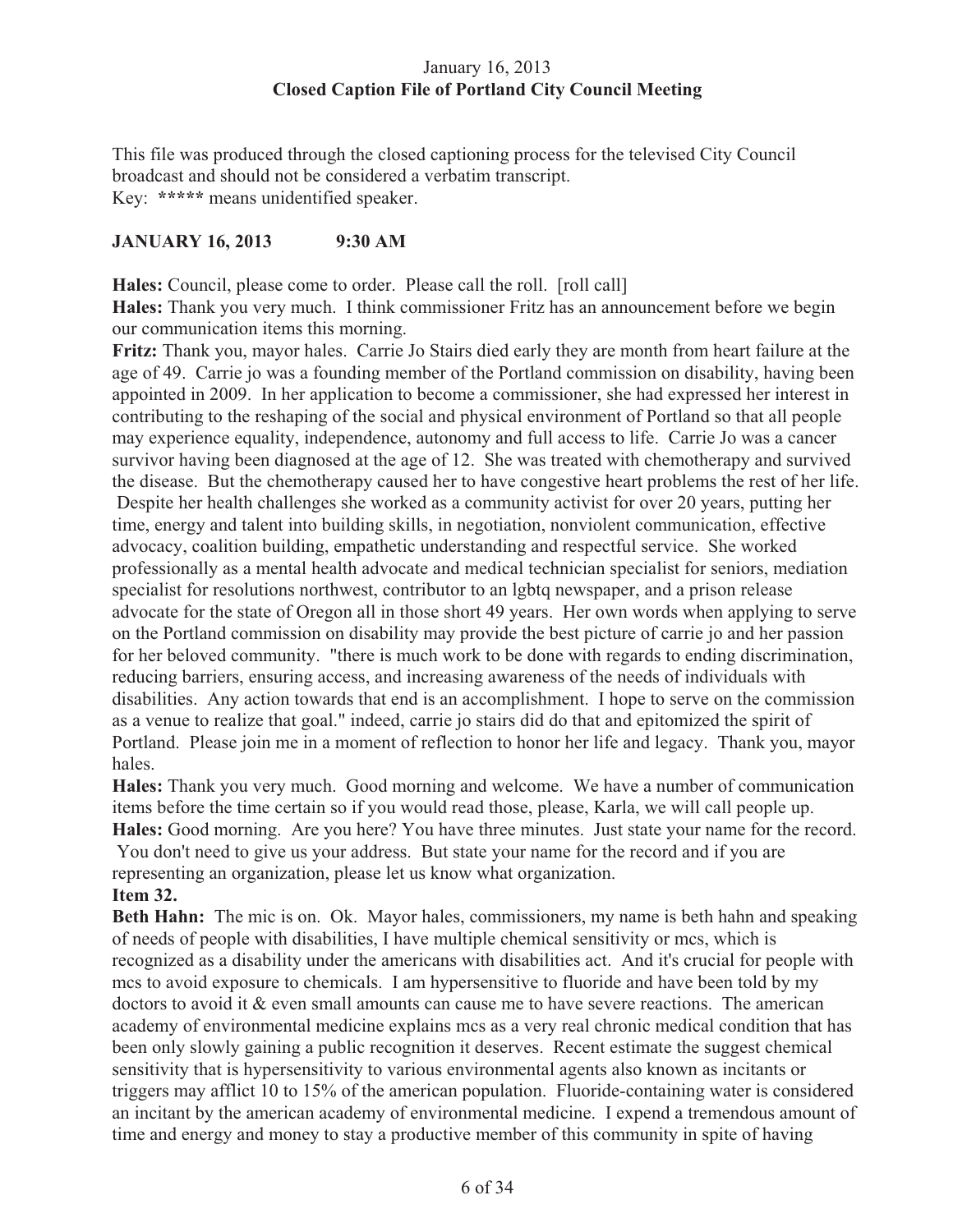serious health challenges, and I fear that with water fluoridation that would be impossible given my known hypersensitivity and that there's no way to avoid exposure. If it's in our water. My state of the art water filter easily removes chloramines and disinfection by-products but no filter will remove fluoride. You have to go to reverse osmosis or distillation, which are both expensive to purchase and maintain. This becomes an equity issue at this point. Ro, reverse osmosis reversewastes three to five gallons of water for each gallon it produces. I would need purified water for cooking, drinking and cooking vegetables. This is a lot of water. Additionally, like chlorine, fluoride is readily absorbed through the skin when bathing but it cannot be removed with a simple shower filter. And it's really critical for the hypersensitive that all sources are removed. Because even small amounts can cause serious health consequences. If you force fluoridation on people who are medically unable to tolerate it, some of us will suffer serious health consequences and we will have no way to avoid exposure since multiple chemical sensitivity is considered a disability under the american with disabilities act. I wonder how the city plans to accommodate people like me whose health would be seriously compromised. It's easy for those who want fluoride to obtain it but for those of us who cannot tolerate it it's impossible to avoid exposure if it's in our water. Let's find solutions for dental decay that are safe for all our citizens and harmful to none. Thank you. **Hales:** Thank you very much. Karla, the next one, please.

#### **Item 33.**

**Hales:** Good morning. Welcome, again, just state your name for the record and if you are representing an organization, let us know.

**Charlie White:** My name is charlie white. I am always representing myself but I am also a member of clean water Portland. I wanted to welcome you, mayor, and also our new commissioner novick. We as a people are easily conditioned and unless we are willing to look at history, question power politics and follow money trails we are lost and risk making foolish or short-sighted or even harmful decisions. Edward l. Bernays, the nephew of sigmund freud, become the father of public relations. Among his many successful campaigns was to help persuade accept water fluoridation, he admitted, by stressing a claimed public health benefit. He understood the often unconscious trust the public had in medical authority such as physicians and other opinion leaders. He chuckled saying you can get practically any idea accepted if doctors are in favor because doctors are authority figures. Public health endorses fluoride thanks to bernays and a top wall street lawyer for the aluminum company of america, alcoa, oscar r. Ewing. He served as in the truman administration who had jurisdiction over the public health service. In 1960 he advised the commissioner of health for the city of new york on how to sell fluoride to the voters through the engineering of consent, a well known bernays essay on the techniques of media manipulation and public relations. I am going to skip because I am going to be running out of time. The opposition is getting a better reception from the public in any battle of propaganda or public debate. Fluoridation could be achieved by systematic targeted campaign directed at those specific officials who had voted the against fluoridation or by lobbying ethnic groups of political importance. Other ways would be remove the fluoridation issue from the arena of public opinion, make the decision a health ruling from the board of health and/or secure enough votes, change the balance of public opinion so the political leader could be convinced a large majority of his supporters favor his action. Determine the major ethnic groups of political importance in particular communities. Covertly influence tv and these are all means to persuading the public toward water fluoridation. Publishers of dictionaries and encyclopdias were contacted thereby creating the definition of the word fluoridation. An influential committee of citizens was formed. Famous names signed on to the committee to protect our children's teeth, a lavish booklet called "our children's teeth" was distributed, falsely reassuring fluoride safety and denouncing opponents as cultists, chiropractors, food faddists, misinformed persons ignorant of the scientific facts. It appears this play book has been circulating for a half century. Portland doesn't need to follow the play book of propaganda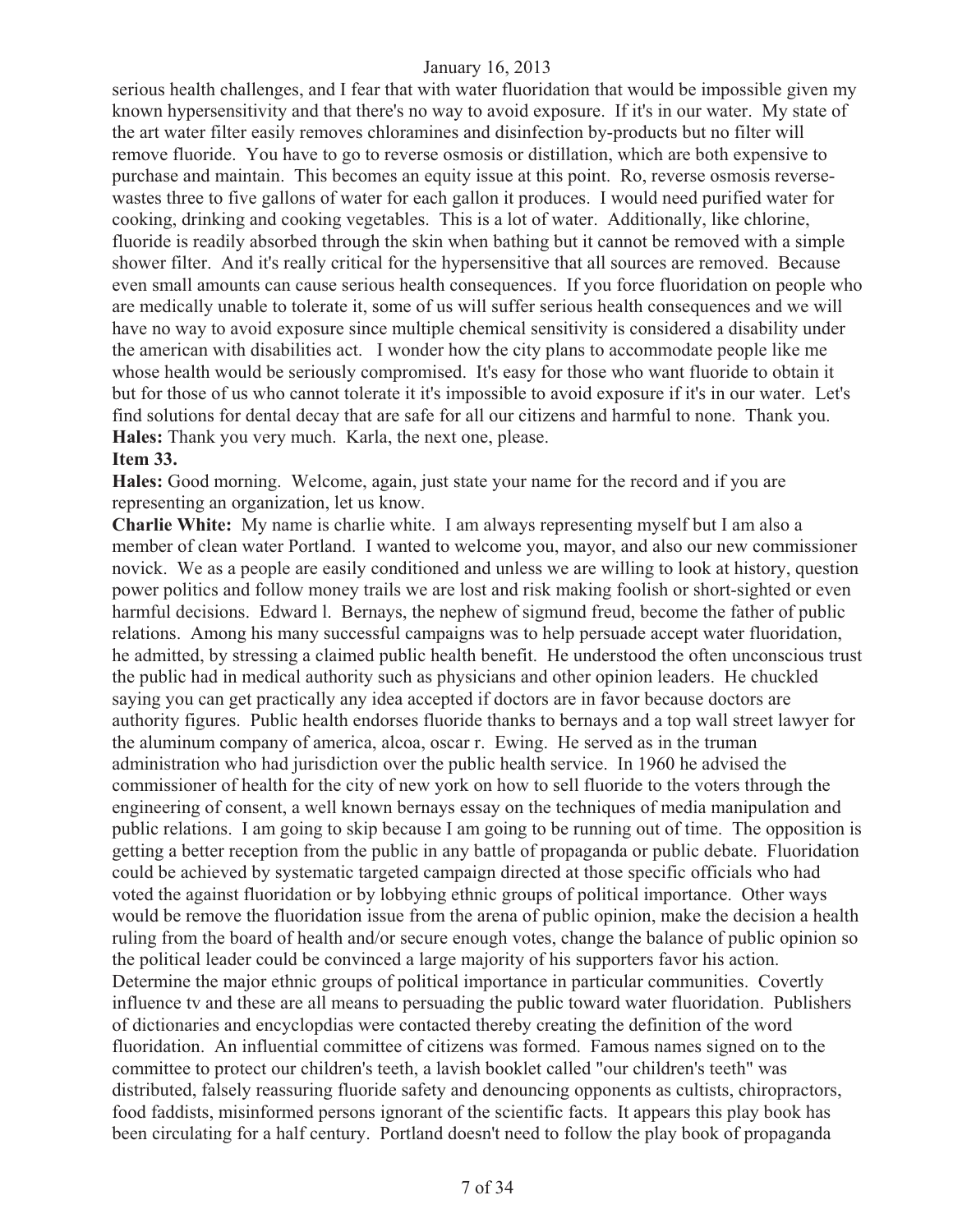and persuasion. I hope we are wiser than that. Fluoridation chemicals are nothing more than toxic industrial waste sold to a trusting public. Thank you very much.

**Hales:** Thank you. Karla, next item, please.

#### **Item 34.**

**Hales:** Good morning. Welcome. Same procedure. Give us your name for the record and if you are representing an organization, let us know.

**Kellie Barnes:** I'm kellie barnes representing myself and my two children. I reside in Portland as a physical therapist and I am a health care practitioner of 20 years. I have three graduate degrees in allied health and an undergraduate in biology. My biggest concern is one of having access for the public to be educated. I believe it is an issue of equity. I believe we do need to discuss with all parties involved what that means. When the cdc has data showing that children of color are more at risk to the policy of water fluoridation than white children, I believe that is a question of equity that should reach all of our communities, speakers and leaders. I am asking you today to do two separate items. I have all this information -- I fell asleep with my daughter last night. None of it is typed up but I believe in this passionately. I don't believe I should be doing research at midnight to bring this cause to the forefront of our community. I would like to invite each of you to invite our community leaders in the issue of equity to the table so they can understand that the cdc believes that the adverse unintended effects of fluoridation affect children of color two to one for black americans and one and a half to one for latino children. That is an important issue and it's an unintended side effect of this policy. We know that fluoridation chemicals used in this process according to the Portland water bureau will be coming from hydroacilic acid. There are new studies since 2007 and 2011 that show fluoride is not fluoride is not fluoride. It does not simply disassociate into an ion. There are other chemicals present such as lead. That is important in Portland. It is relevant for Portland discussion because we have a lot of lead in our pipes. Unfortunately, children of color are more adversely affected by this because of exposure to lead. I believe that you are each responsible ultimately because the fda takes no responsibility or policy regulation for this issue. Because the epa also steps out of this issue and because the manufacturers of this product accept no responsibility and liability. Therefore, it is our policymakers that are putting this upon the public to boot but ultimately are responsible. I invite you, please, to consider inviting these people to the table. I would love to be present for that discussion. Dr. Yolanda white, a physician from atlanta, georgia, a pediatrician would like to be present for that discussion. I also ask each you, please, to do due diligence and look at equity issue. I am a single mother. I have a gallon bottle of water back there from gerbers that is nonfluoridated. They are recommending and through the cdc that children under six months of age do not consume fluoridated water due to flourosis risk. Assuming that a single mother of a young child making infant formula has the wherewithal, the knowledge, or the financial means to go to the store, who wants to carry their six-month-old baby on one hip and a gallon of a bottle of water on their other hip? Please consider that equity means equity for all. Those that are chemically sensitive as spoken about earlier and those people of color that are most at risk. When the therapeutic value of this policy is marginal at best, and cdc studies are showing this, why are we not having more discourse? And I know that this is an issue the public will be voting on but please help us reach the public. You can consider endorsements and you can bring these people to the table and I will gladly participate in that discussion and would love to be present. Thank you.

# **Hales:** Thank you. Karla, next one, please.

#### **Item 35.**

**Hales:** Good morning. **\*\*\*\*\*:** Shall I begin? **Hales:** Yes, please.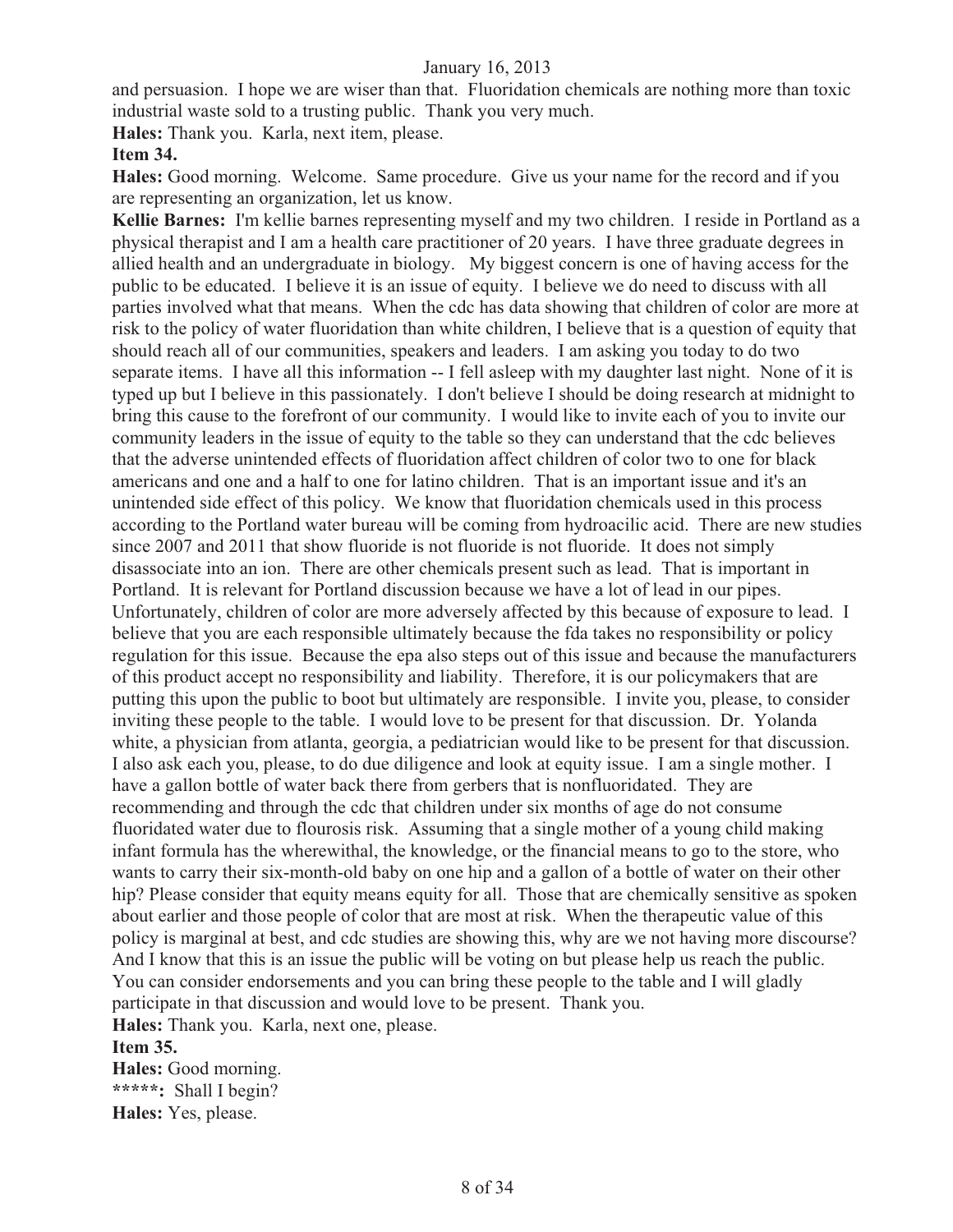**Eric Froshnider:** First of all, I had living in the housing authority of Portland and I had a restraining order on another tenant. Number is 1204-64600. I then had a doctor's notice that was given to me as soon as I could possibly get it on after restraining order on 6-7-2012 and it says that my mental health has been compromised by this tenant who I had the restraining notice on. So I had a doctor's notice and I had a restraining notice on this other tenant who was living in my building. Now, the manager's job is to keep the building safe. It says in my lease that the building will be safe. So I wrote to lisa yarborough through my building manager dennis mitchell, and almost three weeks later, on june 27th, she writes back, "i have received your request for reasonable accommodation to transfer to a different apartment. Based on the information provided, I am denying your request for reasonable accommodation. The information does not show a connection between your disability and the accommodation requested. Home forward could not ensure that moving to a different property would mitigate issues you may have with neighbors." this person that I had a restraining notice on and my doctor wrote about saying that he had put my mental health in danger was then arrested as a fugitive where he was renting from the housing authority of Portland by a number of police officers. The case number for this is 1264744. I would like to bring both lisa yarborough, the real estate specialist who denied my transfer, and then at the time building manager dennis mitchell to face criminal charges of reckless endangerment and mental anguish upon my life. And I would like the city to make sure that this comes to a fair court trial because I am diagnosed as disabled with anxiety and depression. The responsibility of this should not be mine alone. The decisions on tenants' lives made by the housing authority if poorly made, can be an endangerment to the public. Endangerment is a person commits the crime of reckless endangerment of the person recklessly engages in conduct which creates a substantial risk of serious physical injury to another person. Reckless conduct is conduct that exhibits a cull paintball disregard of foreseeable consequences to others from the act or omission involved. The accused needs not intentionally cause a resulting harm. The ultimate question is whether that made is whether under all the circumstances, the accused conduct was of the heedless nature that made it actual and eminent danger to the rights and safety of others. And I feel that it has.

**Hales:** Thank you for bringing this to our attention and I hope the housing authority is able to help you get to a safer and better situation. Thanks for being here.

**Froshnider:** I'm not counting on the housing authority helping me as far as I am concerned, they are criminals. I am counting on the city to come forward and give this media attention. **Hales:** Thank you. So the public can decide.

**\*\*\*\*\*:** Thank you.

**Hales:** Thanks. Now, Karla, can we get to item 36? I will have a few comments at the outset. **Moore-Love:** Do the consent agenda?

**Hales:** Sorry. I did it again. Eventually you will get me trained. I don't believe there are any council requests to withdraw items from the consent agenda. There is number this morning? We will take a roll call on the consent agenda. There is anyone here to testify on a consent agenda item? Hearing none we will now take the roll call.

**Fritz:** Yes, aye. **Fish:** Aye. **Saltzman:** Aye. **Novick:** Aye.

**Hales:** Aye. Ok. Practice will eventually make perfect now item 36, please. **Item 36.**

**Hales:** I am very pleased to have this item on the calendar this morning. It's a process that's been underway for some time, actually starting last spring with the council then and mayor adams went out of his way to make sure that I and commissioner novick were included in the december deliberations that the council was having on the legislative agenda. So it feels to me like we have had a successful deliberation among ourselves. The purpose of today's discussion is to both give our government relations staff a chance to go through the package as it has been crafted and give the public a chance to comment on it before we take our case to the next session of the legislature.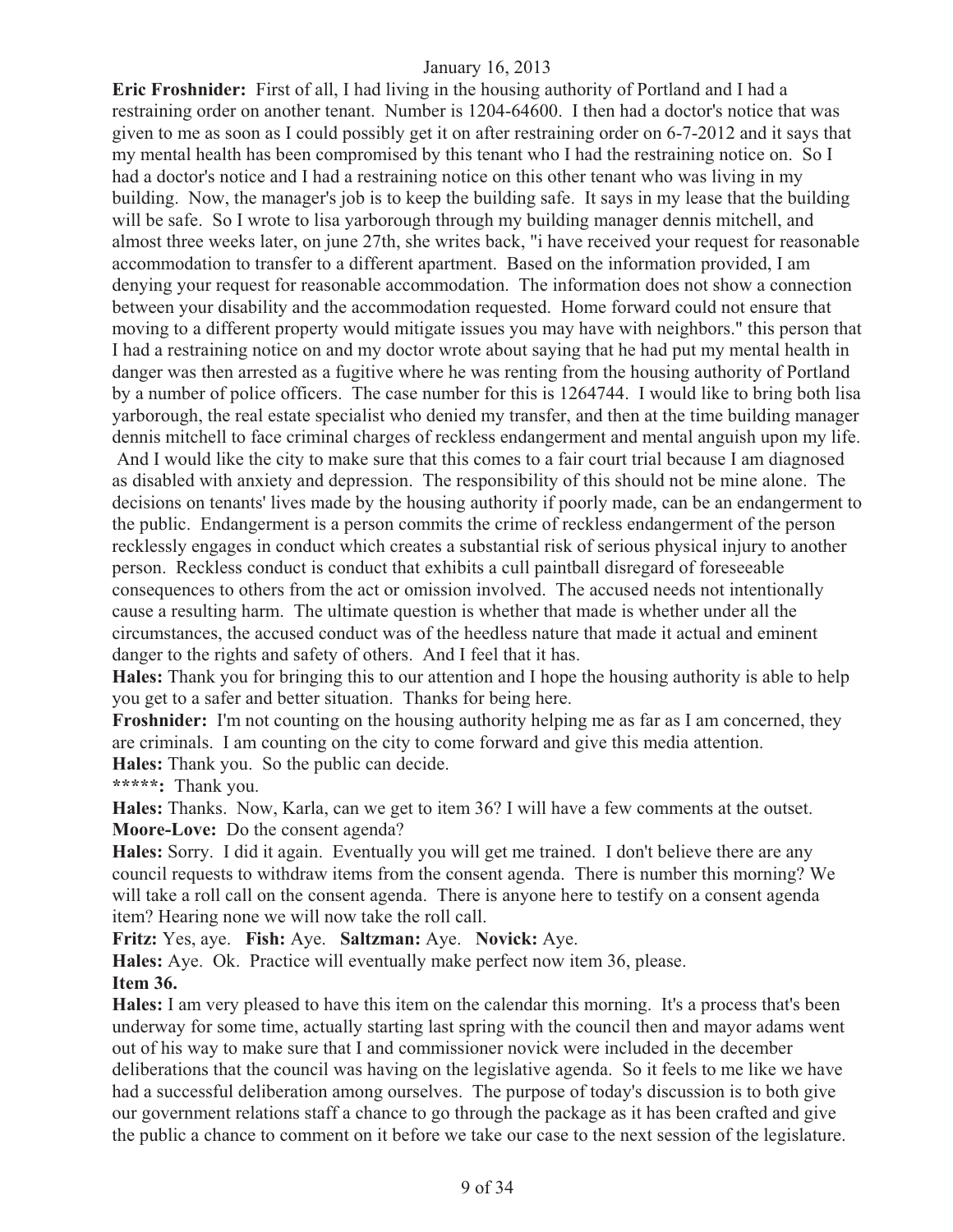To me, and in crafting this package, it's important for us to have priorities that are both those of this as a municipal corporation, and for us as a community. We have some amount of clout in the state legislature. We should use it for the issues that are most important to us as a community, and that have some bearing on our work here at the city, even though some of these issues as we will talk about this morning, cross governmental boundaries to say, schools or county government. So I think striking that balance is important. And then obviously, as in any process, trying to have a relatively short list of key priorities is important, even though all the issues on this agenda matter to us. Again, the practical realities of the politics of the legislature, we will get to have influence on a few. So those are the balances that we are trying to strike here. I invite martha pelligrino to come up with her staff and present the package.

**Martha Pellegrino, Director, Office of Government Relations:** Good morning, mayor hales, commissioners. For the record, martha pelligrino, director of the office of government relations. Very pleased to bring the 2013 report on the state legislative agenda to you today for your consideration. I would like to begin by acknowledging my staff who have been working diligently over the last several months on this. To my left is dana, manager of state government relation. To my right andy smith, our senior associate of government relations. And then in the audience and probably listening upstairs we have stephanie mendoza, molly, amy, and leslie kelly. This is certainly been a team effort of epic proportions. So, mayor, as you reference, the process for building this legislative agenda began back in may when we began soliciting ideas for both priorities and initiatives for a package and we have been working since then to gather and vet issues for inclusion. We have also had an extensive outreach process to state agencies, other governmental entities, business groups and nonprofits to determine their priorities for the upcoming session and look for areas of alignment and partnerships. We have also invited staff from the office of equity and human relations to participate in our meetings when we talk with groups about issues they are going to be pushing related to equity in bills in salem. For our community engagement strategy, we partnered with the office of neighborhood involvement under the leadership of commissioner Fritz. We had two very successful listening sessions with the community, one in august and the other in september. Both were very well attended and with over 50 people participating in each meeting. And then even last week we completed our final session which was an advocacy 101 training session. We had two of our distinguished legislators turn out for that training, senator burdick and representative lew frederick. So turning to the report before you, I want to mention that the agenda is structured in three different areas. First are the priorities which were the limited number of bills and issues that are the highest significance to the city. Secondly, are the initiatives and these are the bills where the city is taking the lead on moving these pieces of legislation through the legislature. These often require the greatest investment of time on behalf of myself and my staff. And then lastly are the policy pigs positions, meaning a much larger issue in which the city is taking a position. Mayor, as you mentioned, on december 4th we brought you the draft agenda at the council informal work session and very much appreciated the additional feedback and guidance from each of your offices. At this point, I will turn things over to dan to walk through the one-page memo that shows the changes to the draft since that work session. And then what we will dies open it up for your questions, if you would like us to walk through any more detail or answer any other questions, we would be happy to do so. Dan.

**Dan Eisenbeis:** Again, for the record, dan eisenbeis. You have a memo outlining the changes before you today from the council work session. Just like to walk through some of the significant changes on that list. Beginning on page 2, the education funding priority has been revised. And on page 3, the public safety budgeting place holder has both been filled in and now encompasses who had been the community mental health place holder. On page 7, the property tax reform priority has also been revised. And moving to the policy positions, on page 18, the brownfield redevelopment policy position has been revised to encompass more than just the state revolving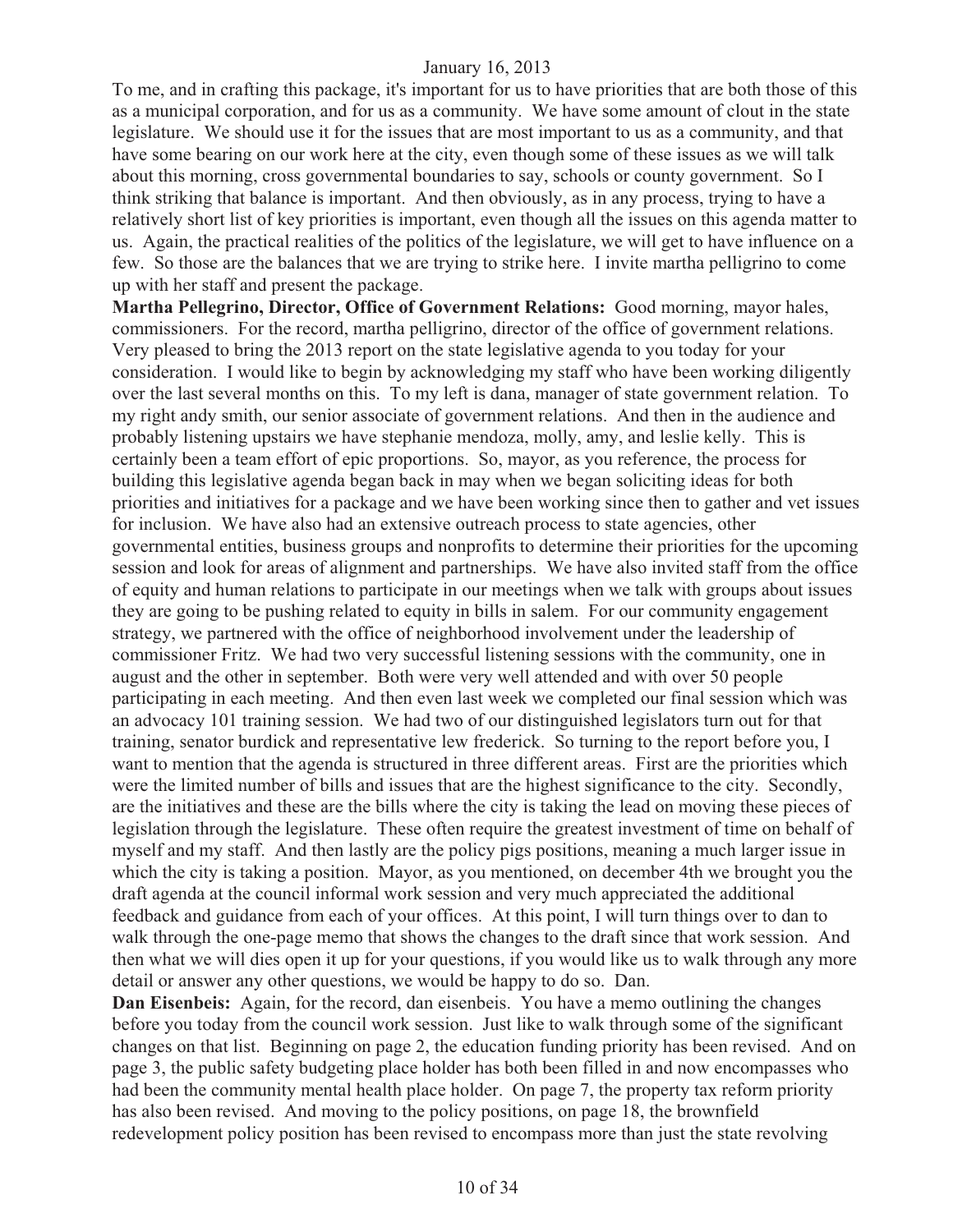fund for brownfield redevelopment. The former place holder for coordinated care organizations and 9-1-1 responders has been removed from the draft. And then on page 29, paid sick leave has been fleshed out where it previously had been a place holder. On page 32, a gun safety policy position has been added to the agenda. And on page 33, the place holder for lottery establishments has been flesh the out. And on page 35 and 36, you will see that the transportation funding and state shared revenue items have been moved to the policy position section.

#### **Hales:** Ok.

**Pellegrino:** So that's kind of a pretty quick run through. At least some of the changes. We will be happy to take any questions at this point.

**Hales:** Questions from council? Comments about any of these items?

**Saltzman:** What is our position on property tax reform? And how does that square with the league of Oregon cities' position?

**Eisenbeis:** So the current draft before you calls out support for three component concepts. Support for the league of Oregon cities' concepts to allow local option levees outside of compression if approved by voters. And to refer an amendment to voters to require reset of assessed values at the time of property sale. The priority also --

**Saltzman:** League of Oregon cities?

**Eisenbeis:** Those are the league of Oregon cities' concepts. The priority also calls out support for proposing an amendment to the league's local option levy concept to base local option levies that are approved by voters on heal market values rather than assessed values.

**Saltzman:** So we are fully support of the league of Oregon cities' position on property tax reform? **Eisenbeis:** We crafted the position with the intent that it would position the city to advocate for each of the three concepts.

**Hales:** Are you concerned there's a delta between our position and the league's position?

**Saltzman:** I'm concerned there is a potential delta if the league's position -- I want to make sure if the league's position prevails, there's no doubt the city of Portland supports the league's position. I see head nods? I understand commissioner novick wants to advocate a tweak for that. If the tweak does not become part of the package I don't want there to be any doubt the city of Portland is fully in support of league of Oregon cities' number one priority.

**Novick:** Mayor hales, fellow commissioners, this is an issue that I have discussed with commissioner Saltzman and with the legislative team. I think personally, I don't like the league's original proposal on collection of levies outside the measure 5 limits without the tweak to apply the rates to real market values. Commissioner Saltzman strongly feels that we should support the league's original proposal regardless. And I have been in touch with the league, and they are actively considering amending their proposal to apply rates to real market values. What I had hoped and I think our legislative team said they are amenable to this is that at this point, we could avoid asking the mayor and commissioner Fritz and commissioner Fish to choose between commissioner Saltzman and since you love us equally and sort of let this issue ride, and hopefully that we won't have to make a choice because hopefully the league will adopt my friendly amendment. So I would ask you, your feelings about and also ask the legislative team at this point if you are comfortable with the idea of not having to make that sharp choice if you are driven to the wall, do you support the league's original proposal without my amendment?

**Hales:** Advice about this? Seems to me as a former league board member we can have a little distance between the league board, at least at the outset of the legislative session. But I don't want to set us up…

**Saltzman:** No, I don't have a concern with a difference at the outset. I'm just saying at some point the proposal may be narrowed down and the league's #1 priority is a certain way and if the league is not amenable to commissioner novick's friendly amendment I want to make sure that there is no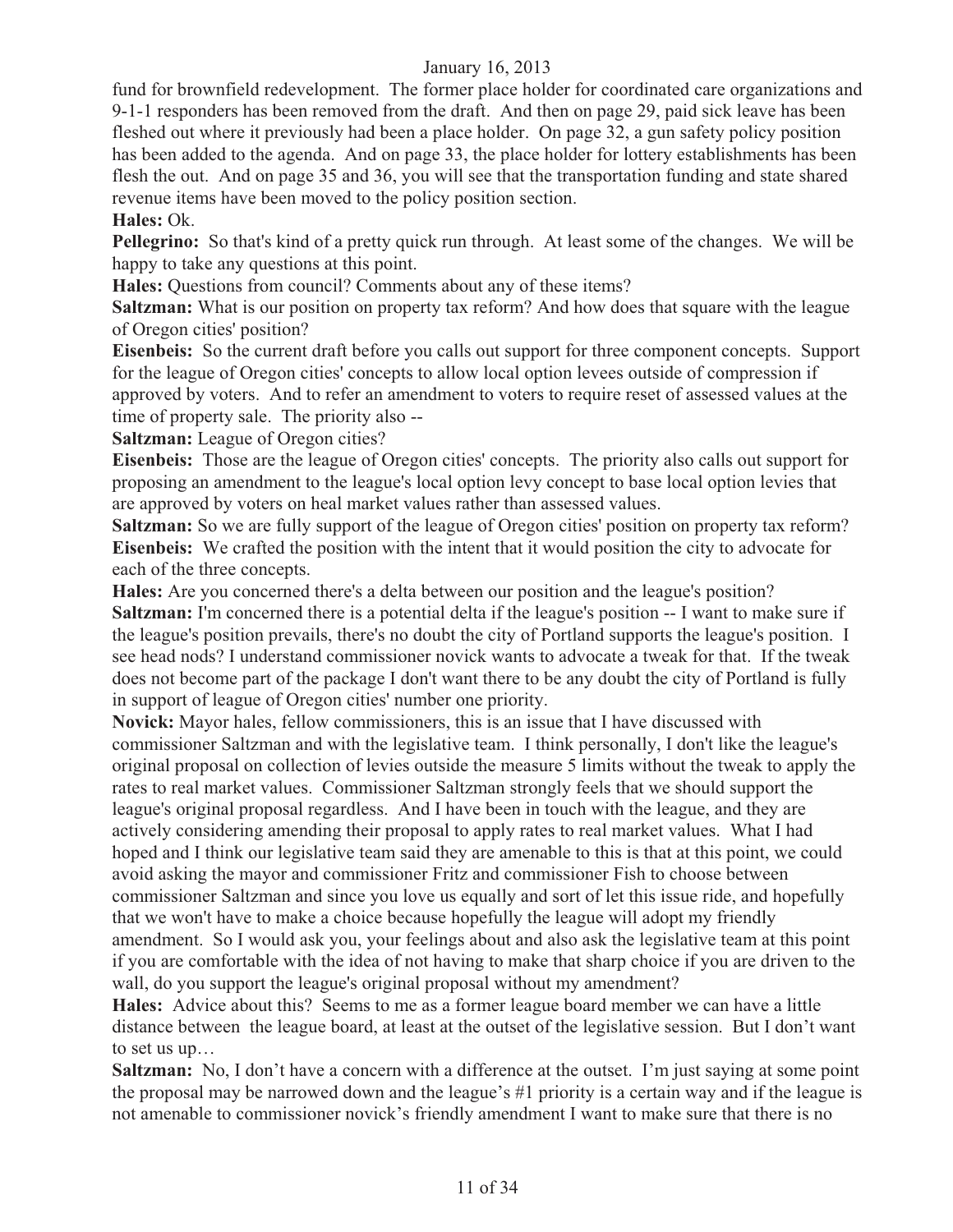ambiguity and the city of Portland still supports the league's #1 priority. I'm ok with ambiguity at this point.

**Hales:** You don't regard the league's proposal as a step backwards, or do you?

**Novick:** The problem is that i'm currently, the local option and the permanent property tax rates are applied to measure 50 assessed values, which in Portland, especially, creates huge inequities because neighborhoods that have experienced huge gentrification since 1995, pay very low taxes because their assessed values are so low, whereas other neighborhoods which haven't seen significant appreciation since 1995, particularly, as the Portland tribune outlined last week, their properties send to be close to real market value. So, right now, you could have one property that the real market value is \$300,000, on the inner eastside, other property is \$300,000 on the outer eastside, and the assessed value for the recently gentrified property is \$30,000. These examples do exist, the assessed value for the outer eastside property is \$300,000. So, they are paying ten times the taxes on the same rate. Right now, the measure 50 limits act as something as a break in those inequities because at least the outer eastside property doesn't have to pay more than \$15 per thousand, if you adopt the league's proposal without my tweak, then when you add a \$1 Per thousand local option tax, then the property on the outer eastside is paying \$300 whereas the property on the recently gentrified property is paying \$30. So, I feel that the league's proposal, as originally introduced, would exacerbate those existing inequities. Personally and speaking personally, again, I would oppose the league's proposal without the tweak, the league is actively considering the tweak. I talked to jules bailey, the lead legislator, and I believe he introduced the bill, and he said that he's very open to considering it. And so, if we had to make decision, I would encourage the legislative team not to support the league's original proposal. If the team is ok with that, I don't know that we need to make a decision at this time, if it's ok for them to circle back and talk to the mayor, commission commissioner Fritz and Fish, to get sense of the city as a whole. **Fish:** I jump in?

#### **Hales:** Please.

**Fish:** First, as a veteran of four of these, or may be three of these, i'm painfully aware through the legislative process things change, and the sausage-making takes us in different directions, and generally, i've been comfortable with giving the, our team sort of broad instructions, but they then come back and brief us, and we have other points along the way, and there is ample precedent for us revisiting this question, when, when there is greater clarity about what the league is proposing and the legislative leadership is going to be Presenting. That's number one. And so, i'm generally ok with a more, broader mandate, and the check in points allows us to be nimble, this process doesn't really work with us being prescriptive right now because we're just one player. Secondly, the point that steve is making, I think, is a very important one, but I think the implications of this change, I think, warrant a broader discussion. The inequity that steve has identified is manifest, is clear. But, that the fix that's being proposed does not provide any tax relief to people on the east side. It equalizes the, the tax receipts collected, collected in areas that are gentrified and, and that piece, i, actually, want to spend more time thinking about because the way it is presented we are outraged there is this inequity, and people east of 205 might read that and think there is something in this where I will see reduction in my tax business, and point of fact, the net result of this change would be that others would see a sharp increase in their taxes to more equalize the load, but there would not be a reduction, and i'm not sure that we have had robust enough discussion about that policy, and the impact on homeowners for me to say today, that i'm comfortable with that. **Novick:** Mr. Mayor, if I may.

# **Hales:** Sure.

**Fritz:** I think it's a complicated issue, and measure 547 and 50, broke our entire system, if the inequities are beyond different neighborhoods, similarly, valued properties in the same neighborhood have vastly different taxes under this system, so, I am very interested in anything that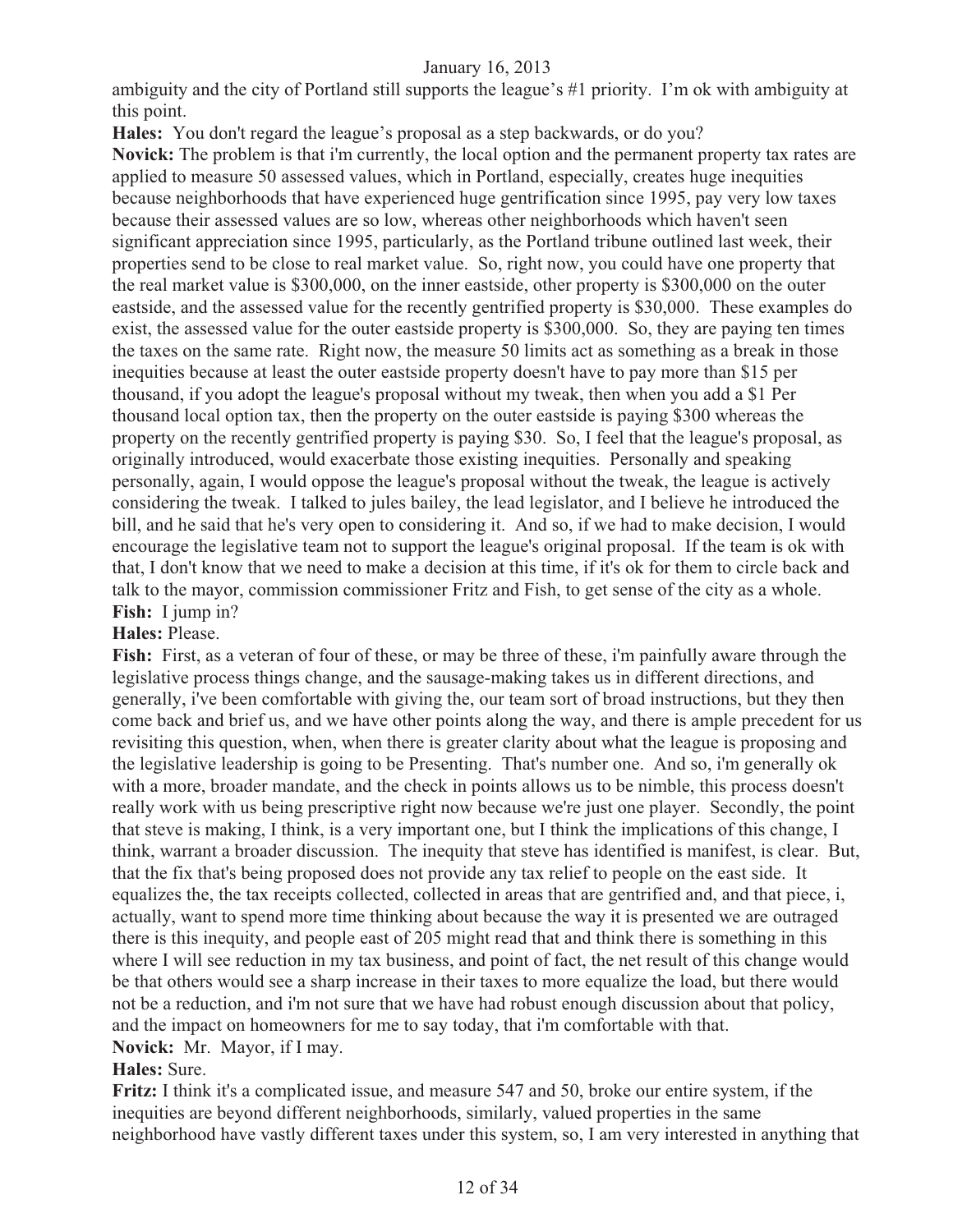makes this better. And I also am very interested in allowing voters to approve the local option levies outside of compression because that would be an option for funding the schools, and one of our other priorities in this legislative agenda is funding our schools. And we cannot continue to be allowed to approve capital bond measures to make our schools structurally safe, while not having enough teachers to teach children in our schools. That's fundamental priority that I think we would all agree on, on this, so, i'm comfortable with having the discussion today, the direction to staff, and i've been very impressed over the last four years at the government relations willingness and commitment to making sure that all five members of the council are consulted, and that we, as a council, speak together as one voice, so, it's helpful to have this airing, the major problem is that, that our property, in fact, all our tax structure in Portland is broken, and in Oregon, it's broken and doesn't fund the things that we need to fund.

**Novick:** Just one comment on commissioner Fish's point, although neither proposal would reduce anyone's taxes, having the tax rates apply to real market value would be, for a given levy, result in, when a jurisdictions has a target Dollar amount, that they want to collect, they could to so with lower rates applying to everybody. And basically, for that pot of money, the people on the outer eastside would wind up paying a smaller share than under the league's original proposal. Because if you have a target amount of money and get it, you can get it from everybody equally. You don't have to collect so much from the people whose property has high assessed value.

**Fish:** What i'm hearing here is our delegate, our representative to the league of cities has said, I would like us to be faithful to their package, the reality is that, is that there is going to be a fix in this session, provided there is a big enough coalition, and the league has a big say. Our colleague has said he thinks there should -- he thinks there should be a tweak to it, i'm not sure it's a decision for us today to resolve that other than to say, we rely on the, the professionalism our team to guide this ship down the road and come back to us if there is break. If at some point the league goes in a direction that, perhaps, one of our colleagues disagrees with, and we come back for discussion about that.

**Hales:** I agree with that. I think looking at the language of the objective here, I think that we can send, I hope, actually, both of you, in the legislative process, as advocates on this issue, as our lead board member and you, steve, as someone who has taken an interest in this, that's what It will take to have any clout on these issues. It's not only instructions to our team, but also, people on the council that are willing to invest time and political capital in trying to advance this stuff. So, I mean, I just sat here as this discussion was taking place and reread the language, itself. I think that it allows this, this reasonable debate among people of the same objective to keep going while we figure out whether they are willing to do any of this, so, that would be my counsel. I think you are correct, commissioner Fish. Other comments or concerns about the language in the presentation? **Fish:** Protocol, I have an amendment, and do you want the amendment to be on the table before we take public testimony?

**Hales:** Please, yeah. Let's get on the table and vote at the end.

Fish: Is it appropriate for me to move this for purposes of discussion?

**Pellegrino:** Yes, please.

**Fish:** So I would move the amendment before us.

**Hales:** Is there a second?

**Fritz:** Second but could you describe it?

**Fish:** So the amendment before you would add, sixth initiative. And it would authorize martha and her team to seek very specific legislative fix on problem that has arisen concerning the interpretation and implementation of the tax abatement programs. As council knows, chair cogan And commissioner kafoury, commissioner Fritz and I spent two years working to reform our tax abatement programs and came with big fix to the council last year. From time to time, specific issues come up that the county and the city can either litigate or they can go to salem for relief. We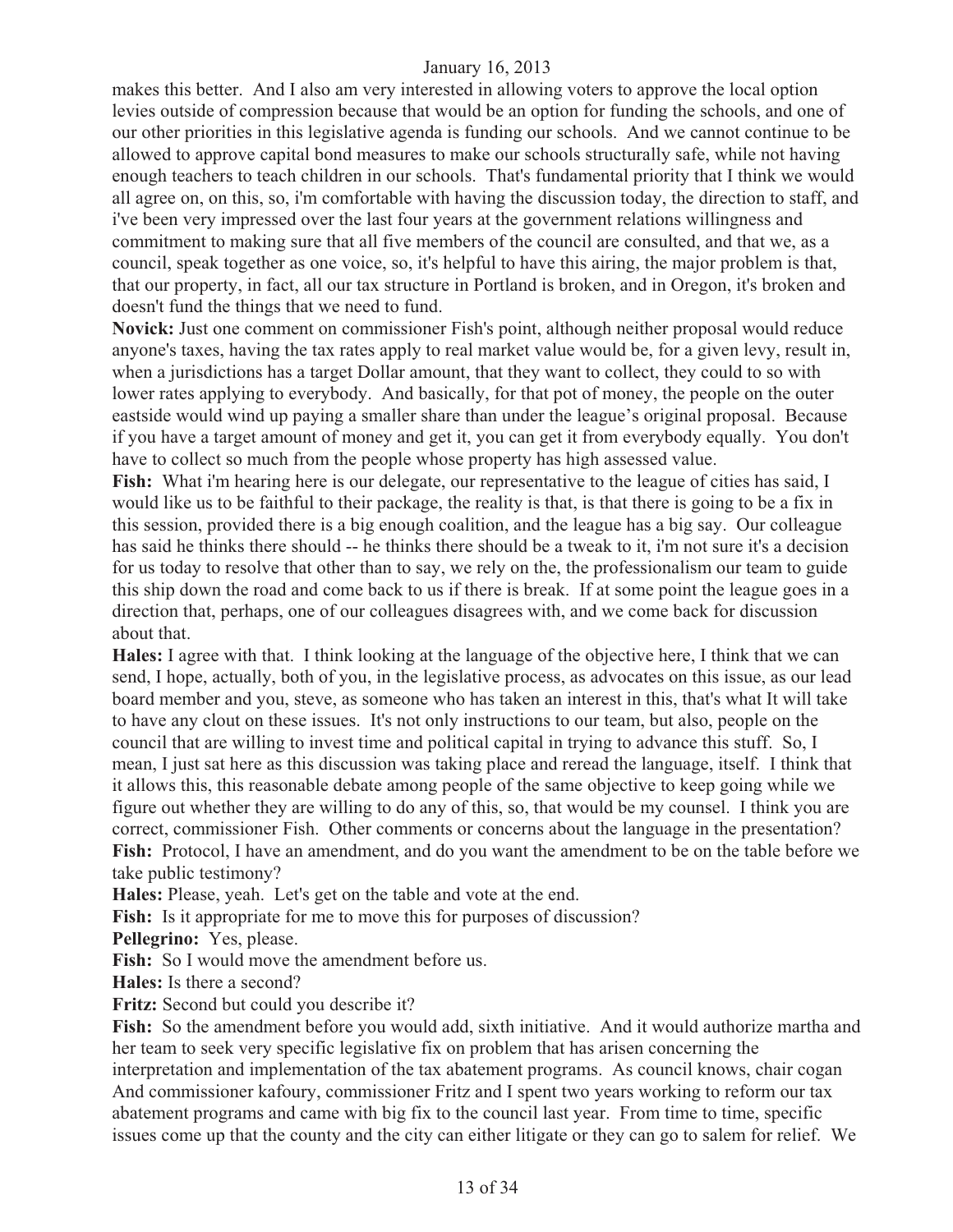did it two years ago. Were there was ambiguity about whether tax abatements could cover the commercial portion of an otherwise exempt building, and chair cogan and the city felt that we should have that discretion. Particularly, in areas where we are thinking about addressing a food desert by cross subsidizing a grocery store so we saw specific legislative relief. In this instance, a question has come up that has been initially decided by the tax court, concerning whether a city own property that would otherwise be tax exempt, if it was owned by nonprofit or housing authority, is also eligible for tax abatement. The property in question is the fairfield, which is home to section 8 tenants. Both the state revenue department and the tax court have said, have suggested politely that rather than litigate this question, we might seek legislative clarification about the scope of the exemption in this instance chair cogan concurs, and if it is the will of the council, the city and the county would go down to salem and seek a very limited relief that simply says that the city has the same exemption in an Otherwise eligible building that a housing authority in a nonprofit wyoming, and the benefit of this approach is, we'll save a ton of taxpayer money that otherwise would be spent litigating a question, which apparently, is ambiguous, so this looks to seek legislative relief and has the concurrence of the county chair.

**Hales:** Thank you. Other questions of the staff or concerns?

**Novick:** I want to raise the question about --

**Saltzman:** I want to raise the question about education. That we, we -- it's referred to as k-12, and I think with all of the efforts underway, and all the recognition of the importance pre-k in terms of getting kids to school and ready to learn, that I would like it raise for discussion that we amend it to say pre-k through 12 in education funding.

**Hales:** If that's an amendment I will second it.

**Fritz:** Do we have another one on higher education or should we make it pre-k through higher? **Saltzman:** I'm comfortable with pre-k through 12. Higher education has its own --

**Hales:** That item on the list at this point. The reason, you know, that -- from my perspective the reason why this item on the calendar, and the reason this is on the list, and prioritized as it is, is that we, as a community, have a profound stake in the outcome of k-12 education. We, as an economy, have a profound stake in the outcome of higher education beyond that, Hymn not denigrating or minimizing that, but in terms of the nexus with what we're charged with doing here at the city, that, to me, seems the strongest connection. Doesn't mean we don't care about the agenda. It also is, again, a question of where we might be influential in the legislature. And I think that we have a chance at it on this issue.

**Pellegrino:** Commissioner, I failed to mention when I talked about the process, that outside of the agenda, there will be issues and requests that will come to the city about supporting particular pieces of legislation, and we do a lot of work with our higher ed partners, and there is a piece in the rural agenda, which represents, a partnership with Oregon state university, and so I will anticipate that there will be likely 3,000 bills that will be introduced in the session and the city will be asked to sign onto some of those, and rather than, than trying to, to cover everything, in a single priority, I think that we have the opportunity to bring some things back to you all, for consideration. **Fritz:** I am glad you mentioned that because we have supported the rural and, and the provision of services in the past, and will continue to do so. And a new item which I want to highlight for everyone on the current agenda is identifying that we have a lack of mental health care providers in Oregon, whether people have insurance or not. So, that's a piece of the higher Ed that i'm interested in making sure that we attract and retrain licensed medical practitioners who help with our crisis. **Novick:** I would like to offer an amendment to the language of the public safety budgeting of the mental health crisis proposal. And I have got a few word changes, but also, a paragraph that I would suggest adding at the end. This is the paragraph this I will speak to. And this suggestions is, based on a conversation that I had yesterday with richard harris, who was the state director of addiction at the mental health, and he was underscoring the extent to which --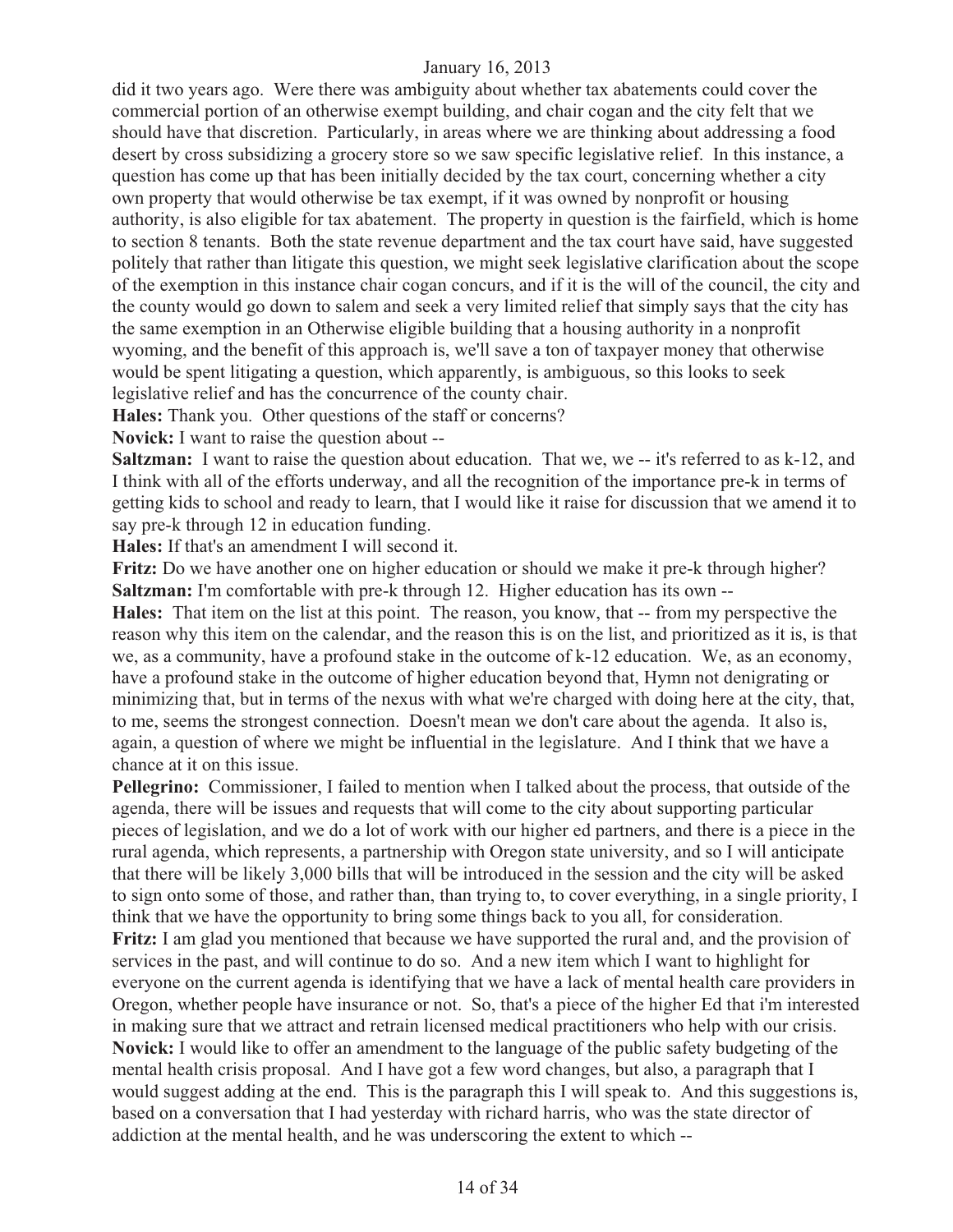# **Hales:** Which page?

**Novick:** The budgeting for the mental health care crisis and page three. What mr. Harris was underscoring was the extent to which we can reasonably hope that the medicaid expansion in 2014, will address our needs because a huge percentage, with police counter, are below 130-degree percent of property so they are eligible for medicaid, and many of them as adults are not now. So, what mr harris is saying is that we can hope the ccos will provide a broad range of mental health services for those folks, and including, he thinks, even supported housing. So, I mean, this item addresses the possibility of performance incentive from the state, if this county limits the number of prisons, people it sends to the state prison prisons, we could get money back for public safety, and now I think it would be appropriate to spend some of that money on mental health if needed. However, if the ccos provide the wide array of mental health services, that those same folks need, then we could reserve the performance incentive funding for other public safety priorities. So, I was going to suggest that we might change the words, public safety budgeting for the mental health care crisis to, public safety budgeting and the mental health care crisis to make it clear that, that the money that we're asking for would not only be for mental health, but also, another thing I want to change, is I noticed that we used the term, the phrase, prevention, mental health services and law enforcement programs, in part based on conversations I had yesterday with commissioner Fritz and Saltzman. I would like to add, the word "reentry" to that list because reentry programs are critically important both in the statement of the objective, and also, at the bottom of the page, the same phrase appears. And then, add this language, or obviously, if anyone has better language, please add it. I gave away my own copy. The language that I was suggesting adding at the end of the page is recognizing that the implementation of the affordable care act will, will dramatically expand Medicaid coverage in 2014, the city asked that the legislature take steps to ensure the coordinated care organizations focus appropriate resources on The mental health crisis and support broad array of services, including supported housing. The housing commissioners just passed me his proposed amendment which is supportive housing, and to the extent that the medicaid expansion addresses the mental health crisis performance instead of funding to be reserved for other public safety means. So, I apologize for this last-minute long winded suggestion, but I think that -- I would think we want to let the legislature know that we expect the ccos to cover the mental health issues, and if they do we can use the performance incentive funding for other needs.

**Hales:** I think we captured the language, but the sense of it is what is important. Is there a second for this?

**Fish:** I am happy to second it for discussion.

**Hales:** So we have this on the table, and we can take public comment. But commissioner Fritz. **Fritz:** I would like more discussion with commissioner novick on this, and if this component of what we would be passing, we would move in adoption until next week. There is number of issues with the coordinated care organizations working diligently to get established and to set their priorities, and I would want to look more carefully at what we would actually be asking the legislature to do in this regard opposed working with the coordinated care organizations. And in particular, what the language in the last sentence that seems to preclude using any additional funding. The commissioner novick and Director pellegrino and I had discussions on combining a previous policy on addressing the mental health care crisis with commissioner novick's suggestion at the incentive budget, incentive funding, and I think that, plans, we're recognizing that has created some unintended consequences. Again, as things unfold at the legislature, we can make sure that we're very clear in our directives.

**Hales:** Do you have some counsel for us on this issue? It sounds like we have work to do in terms of working out the policy differences among us. That's fine, we can do that. But, any thoughts about this, martha? Is it.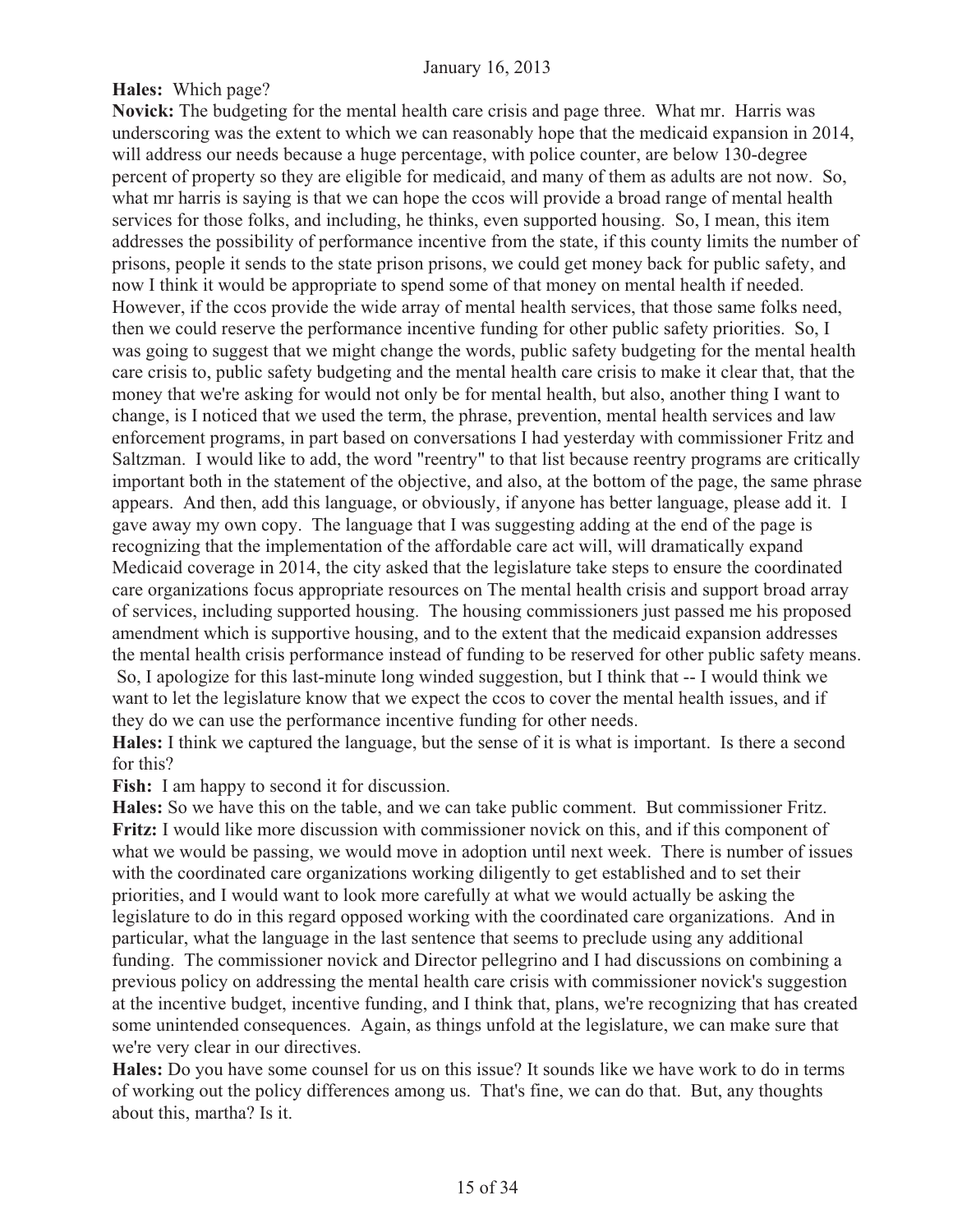**Pellegrino:** Ultimately, we want to make sure that this priority accurately captures the role of the council, particularly, on making sure that we have we have got it right on the concept of what the governor going to be taking up on public safety budgeting, we know that is going to be a strategy towards freeing up more resources to some of the other issues that been identified, including mental health funding, including addiction and treatment, and I agree, with commissioner Fritz in that, in that this priority gets out a lot of things. But, I don't necessarily think it's, it's problematic unless we aren't able to clearly articulate what it is that we mean to that, by that. And I think we will have an opportunity to work with, with the ways and means committees about how they craft their Budget. And, and my hope would be we can get as close as possible to give us direction because we are - the longer we wait to adopt the report, the less time that we have to really kind of get moving on this area, on this ambitious agenda but I want to make sure that we get it right and that we have our language right in a place that all of council is comfortable with it.

**Fritz:** What expense do you believe that the legislature is going to be giving for the direction to the coordinated care organizations?

**Pellegrino:** It's a great question, and andy, I don't know if you have some thoughts?

**Andy Smith, Government Relations:** I think that, that the next session, you are going to see bit of discussion about, about tracking the implementation of, of the coordinating care organizations, and I think in that, you will see the doctor and others who have been in charge of, of setting them up and getting them moving, reporting to appropriate legislative committees, and you know, I think that at that time, they may receive direction from certain legislators on how the implementation is going and, and as it relates to how they intended the legislation, on what they intended the legislation to produce.

**Novick:** Commissioner Fritz, I recognize this is something that, that -- I wrote this early this morning, and I recognize it's something that I would rather talk to the coordinated care organization about again. I am comfortable with removing the reference to the legislature and just saying, something like the city will work with coordinated care organizations to ensure that appropriate resources are focused on the mental health care crisis. And just leave in the last sentence. I just want to have something in here that reflects the fact that we know and hope that we will have additional resources through the medicaid expansion to address mental health, and so, we're not necessarily planning to spend all of our performance incentive money on mental health to the extent that that's addressed.

**Hales:** I will suggest that we go into a bit of a work session at the close, and if we need to recess or delay parts of this, we can. But, I want to be respectful of the folks that have come here to testify on this issue. At least we know this is on the table, and if there are folks here that want to comment on this, potential ingredient, in our package, you can. But, unless there is another item to put on the list, I would rather save the, the debate and wordsmithing, which we still need to do, obviously, on this policy point, until a little later and allow folks to go ahead and testify if that's all right. **Fritz:** I have one more comment on a different topic, and that's recognizing we don't have anything in this agenda on clarifying the city's ability to provide discipline for our police force. We, obviously, are pursuing that issue through the court of appeals, and when we took that action, we noted that we might be asking the legislature for changes. My understanding is that we're currently thinking that we will let the courts take care of it, or make the decision now, and that we may bring something back in a future legislative session. So in case folks were wondering why that's not in here, I wanted to clarify that.

**Hales:** Thank you. Great. Thanks, team. Appreciate this, and we'll need you back in a while. I believe we have number of people signed up to testify. I think that I would like to extend the courtesy to -- I see one elected official in the room, and that's school board member bobby regan, I assume you signed up to testify this morning. And would like to give you the opportunity to speak first.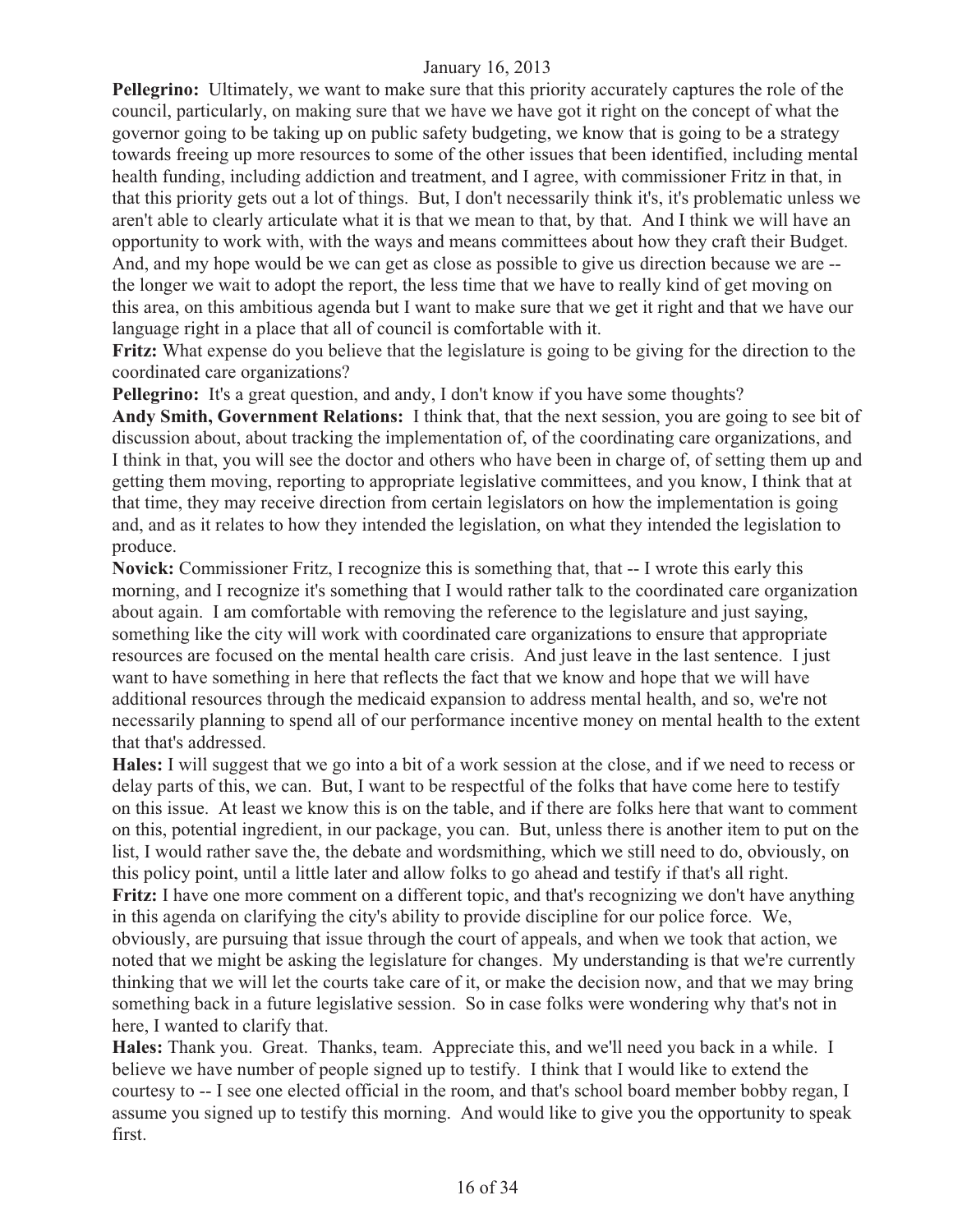**Bobby Regan:** Thank you very much. Good morning, mayor hales and commissioners. I am bobby regan. I am a Portland citizen, a parent and a Portland school board member. I'm here to thank you for including public education as a high priority in your 2013 legislative agenda. For many years Portland public schools has enjoyed very close working relationship with the city council and its clear from your legislative agenda that that is only getting stronger. I'm especially pleased that the first priority listed in your report is improved funding for K-12 education. So, I listened to your conversation and I am comfortable with improved funding for pre-k through 12 education. And I appreciate that you plan to actively advocate in salem to help us get there. And we look, and as we look to improve funding, we also recognize the real need to tackle unsustainable cost drivers, so we ask for your help in this area, as well. You know, as we do, that there is no better long-term investment, the state can make than in public education. Which gives our kids hope for a great future. I also want to thank you, specifically, for your three educational policy positions. The first is your partnership support. For tri-met student passes. And which provides students with free transportation to and from school, to afterschool activities, and to work. To program instills what we hope will be a lifelong commitment to public transportation. And your second education policy, supports state funding for seismic upgrades to public school buildings allowing school districts to begin reinvesting in our agency infrastructure statewide so thank you for that, and the third policy supports tuition equity for all Oregon students, faculty, allowing any student who has received their primary education in Oregon, regardless of their league of status, to pay instate tuition as they move onto college, they will help to ensure a strong Workforce, while providing equity and opportunity for every Oregon resident. As a final note, I want to thank you for your support under public safety. For statewide legislation, to prohibit the sale of assault weapons and high capacity ammunition magazines. The highest responsibility of the Portland school district and of every school district in Oregon, and the safety of our students. When parents entrust their children to us, it is our responsibility to keep these students safe. We need help from our state leaders and our congressional delegation, in passing comments and gun safety measures. To protect our kids. And our community. So, as I wrap up, I want to thank you very much for the 2013 legislative agenda that you have presented, I want to thank you for your commitment, to our community, to our public schools, and to our kids. And I want for tell that you make us proud. Thank you.

**Hales:** Thank you very much and for your service. Call the first three, please.

**Hales:** Good morning and welcome.

**\*\*\*\*\*:** Good morning.

**Hales:** As you testify give us your name for the record and if you are representing an organization.

**Bill McLean:** I am bill mclean. I'm here to address the issue public safety. What brings me here is an incident that happened couple of weeks ago, and two guys jumped out of a car with ak47s on northeast 11th and confronted two latino gardeners. They were handled by the city of Portland police. And they went on -- they were given a misdemeanor, and given their guns back and said thank you very much. Lock the streets. I think that -- I don't know what the law is, but if you are, a citizen threatened by someone with a gun, I believe it should be a felony. And they should not have guns available to them. So, that being said, if you have gun, it should be registered, you should have license like a hunting license. And if you are in the city limits of Portland, you should be given fee. And I think they should be responsible for, for this weapon that's under their charge. Like they should have to pay some kind of liability insurance. And just in case, this thing under their care does some damage because right now, all the damage done by guns in our society falls on the taxpayer. Doesn't fall on the manufacturer, it does not fall on the gun show owner. It does not fall on personal owner of the gun but on taxpayer. I think that we need to address this issue. That being said, also, they should be licensed every year. And these people have the guns, I think it's up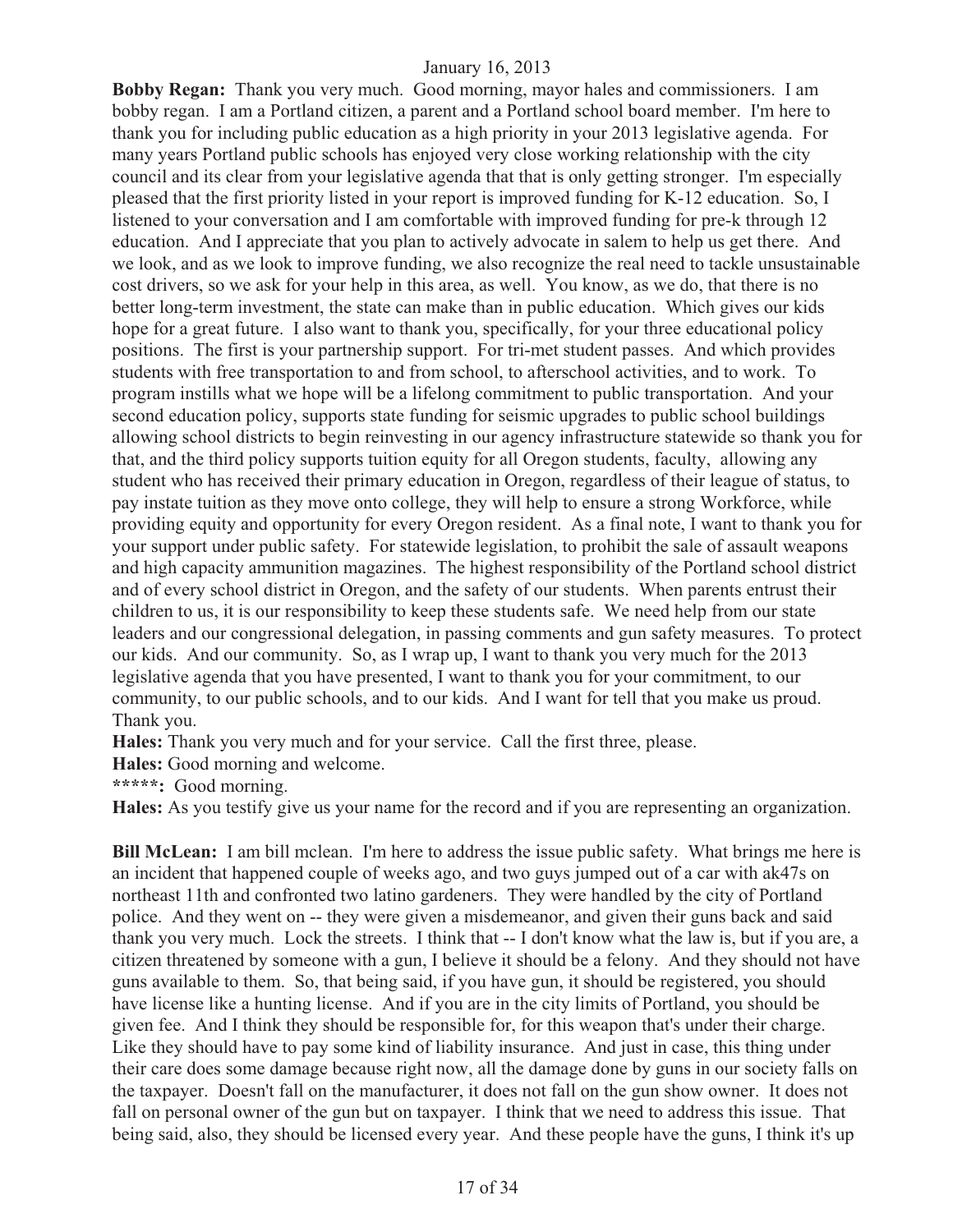to the city to post who has guns in my Neighborhood. These are some of the things that can be done, and I think some of these issues, everyone on both sides can agree on. Everyone says we need to keep guns out of the hands of crazies. This includes people that have felonies. This includes people that have mental health issues. They should not be given guns. I guess my time is up.

**Hales:** You have got another 30 seconds. Go ahead and wrap up if you would like to, please. **McLean:** Ok. But, hopefully, this -- these issues can be addressed. I don't know if, if this is on the agenda. Do you have a licensing program? A registration? How often do these people have to register the guns? I know that, that a famous talk show host asked some questions about registering, and, and so keep that in consideration. Thank you for my time.

**Hales:** We do have an item in the package about seeking legislation on this front, but, by and large it does have to be done by the state or the federal government because most of our authority here at the local level has been preempt. So, that's why we're putting in our legislative package. Thank you. Good morning.

**Mary Vogel:** Thank you. I am mary vogel, and I am representing myself and my small business, plan green, a woman business enterprise here in Oregon. And I live in downtown Portland where my major forms of transportation are walking and biking. And I did attend both sessions, public sessions sponsored by the city on the legislative agenda. And as most of you are, already know, studded tires cut road life in half. In Oregon. So, I would like to suggest an additional point, under the transportation agenda on page 36. And that point is, is first, deal with major and unnecessary cause of road wear and tear in Oregon by banning studded tires. And i'm sorry that the public health people who testified earlier left because I would have liked them to hear this, too. During the life-span, the average studded tire chews up one-half to three quarters ton of asphalt according to the Washington department of transportation. This results in a fine dust that gets into the air on the land and eventually is washed into the rivers and oceans. It also gets into our lungs. The swedish study found the toxic dust created by studded tires 60 to 100% greater than the amount from regular tires. So, you know, regular tires do cause this dust, as well, but, it's 60 to 100% more from studded tires. These particles lodge in the lungs and have an inflammatory and toxic effect, and that's been studied, as well as, oh, not only do studded tires cost us more, in road maintenance, they cost us more in public Health. They cost us more in the livability of our city. I am, I am a land use planner, and that's really important to me. So, during the time of fiscal and climate crisis, to continue to allow studded tires is irresponsible. Minnesota and wisconsin have banned studded tires. Oregon has not, I got back here from being in maryland and d.c. In a time when they ban them as well, to come back to Oregon, the environmental state, and find that we had not banned studded tires was unheard of, so please ask the legislature to ban studded tires in Oregon. Add it to the points under modernize and enhanced transportation funding or make it a separate point under transportation. Thank you for your time.

**Jean Bucciarelli:** Good morning, I am jean bucciarelli. And I didn't know how to pronounce it either until I married somebody. I came because I wanted to provide support for the new mayor, charlie hales, and his proposal to be one of the mayors against gun violence, and move for legislative action on the part state and the feds, I assume. I keep thinking who elected the nra? I fail to understand the power that lobby has. It is enormous. I could go on and on, and I used to work for commissioner Saltzman. He knows I can go on and on, but I will keep it short. I didn't write out anything because I didn't come prepared to testify, but I saw few people were signed up so I thought what the heck. I might as well. One of the things lacking, and we have seen it here today is a common sense rational discussion. What seems to come to the forefront is fear. And fear is a crippling emotion, it cripples people. And one of the things that I thought of is, as I was sitting there thinking, oh, I will have to get up and testify, was the serenity prayer. And grant me the serenity to accept the things that I cannot change, the courage to change the things that I can, and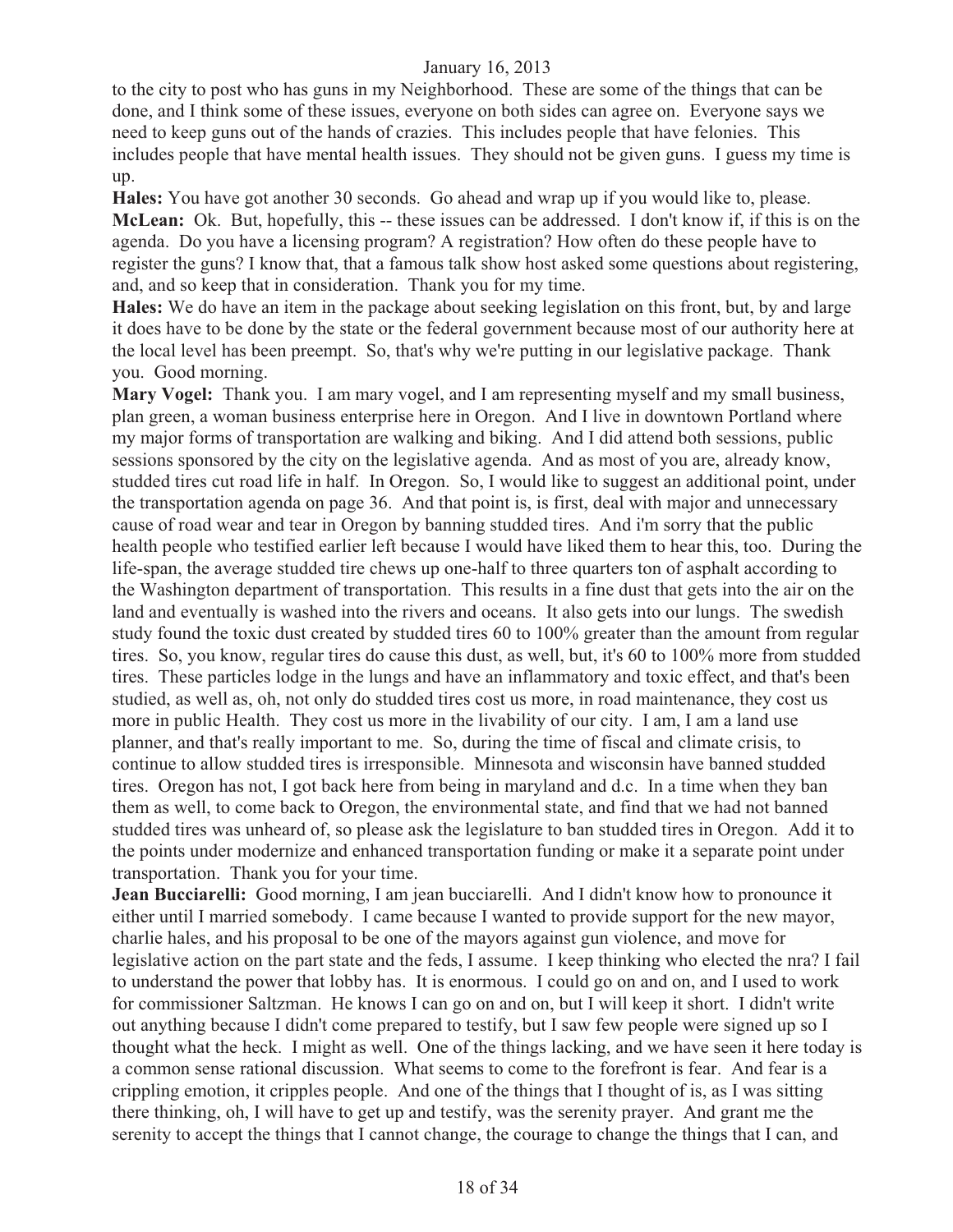the wisdom to know the difference. Now, I am old enough to have some wisdom. And I am also -- I think that you are courageous enough to, to, to know that you can do something. The fact that it's a complex and terribly complex and emotional issue is no reason to do nothing. And there are things that can be done, and certainly banning assault weapons is one. Eliminating these multihowever up to 100 or whatever bullets that the high capacity magazines can carry, is another, and improvements to the mental health system, certainly, is another. But, that is a very complex issue, for this. How are we to decide who is mentally ill and who is not? What about the person who seems sane until he's drunk? So, I commend you for, for taking this complicated issue and not cowering. To have the courage to do what can be done. Thank you very much. **Hales:** Thank you, jean. Thanks.

**Hales:** Good morning. Just give us your name for the record, and if you are represent an organization let us know.

**Katie Pool:** I am kathleen pool. I live in Portland. And I am member of cease-fire Oregon. And mayor hales and commissioners, I am here to offer strong endorsement of the gun safety objective in this agenda. And it is the mayors and city officials nationally who seek first hand the human toll that assault weapons take on our cities, our citizens, and our public safety officers. Nationally, perhaps, that's why it is the mayors who have been the strongest voices for effective gun laws. We are grateful for your leadership. And we urge adoption of the gun safety objective. Thank you. **Hales:** Thank you.

**Lynne Smouse Lopez:** Good morning. Thank you to letting me speak today. I am lynn lopez, smouse-lopez, and I pastor ainesworth united church of christ, and we have declared gun-free zone, our church is a gun-free zone. And i, too, come here just to support anything that you can do for gun control, in particular, the ban on semi-assault weapons and high level magazines, but, Frankly, I wish that we could make our city gun-free. The death toll for guns isn't just in mass shootings but in homes. It's suicides, it's, it's accidental shootings, as well as murders. So, anything you can do to push that agenda, city two on your side, statewide, I would very much appreciate, and we would stand behind. Thank you.

**Hales:** Thank you. Anything else that would like to testify? If not, perhaps --

**Moore-Love:** One more.

**Walt Teske:** Thank you, mayor hales, walt, 6815 southeast 31st avenue, I did not sign up because I expected a large crowd. But, I just want to add my, my support of the agenda item in your legislative agenda to, to military type weapons and high capacity ammunition magazines. They have no place on the streets. They are designed to kill people, and they need to be banned. Thank you very much.

**Hales:** Thank you. So, martha, maybe we can get you and your keep back and return to the questions and amendments that we were discussing earlier. Don't know if we need more time outside of the formal session or not, but steve, you look like you have something on our mind. **Novick:** I was thinking that, that I really want to get in the concept that we recognize some of the mental health issue will be addressed by the medicaid expansion, so I can limit my suggested amendment to adding my Last sentence to the extent that the medicaid expansion addresses the mental health crisis, it could be, it could be used for other public safety needs.

**Fritz:** That raises a further question in my mind, what's your concept as to how specific the legislature might be and maybe this is question for the team, as well as you, commissioner novick, as to what the legislative priority, with the legislation establishing this performance incentive funding specify what it could be used for?

**Novick:** Actually, nobody has yet submitted any legislation that is specific at all, so I think that it will probably be fairly general, and in fact, I would recommend that it be general, and so, I think that we should work to ensure that it's broad enough to encompass mental health, however, it should also be broad enough to encompass other things.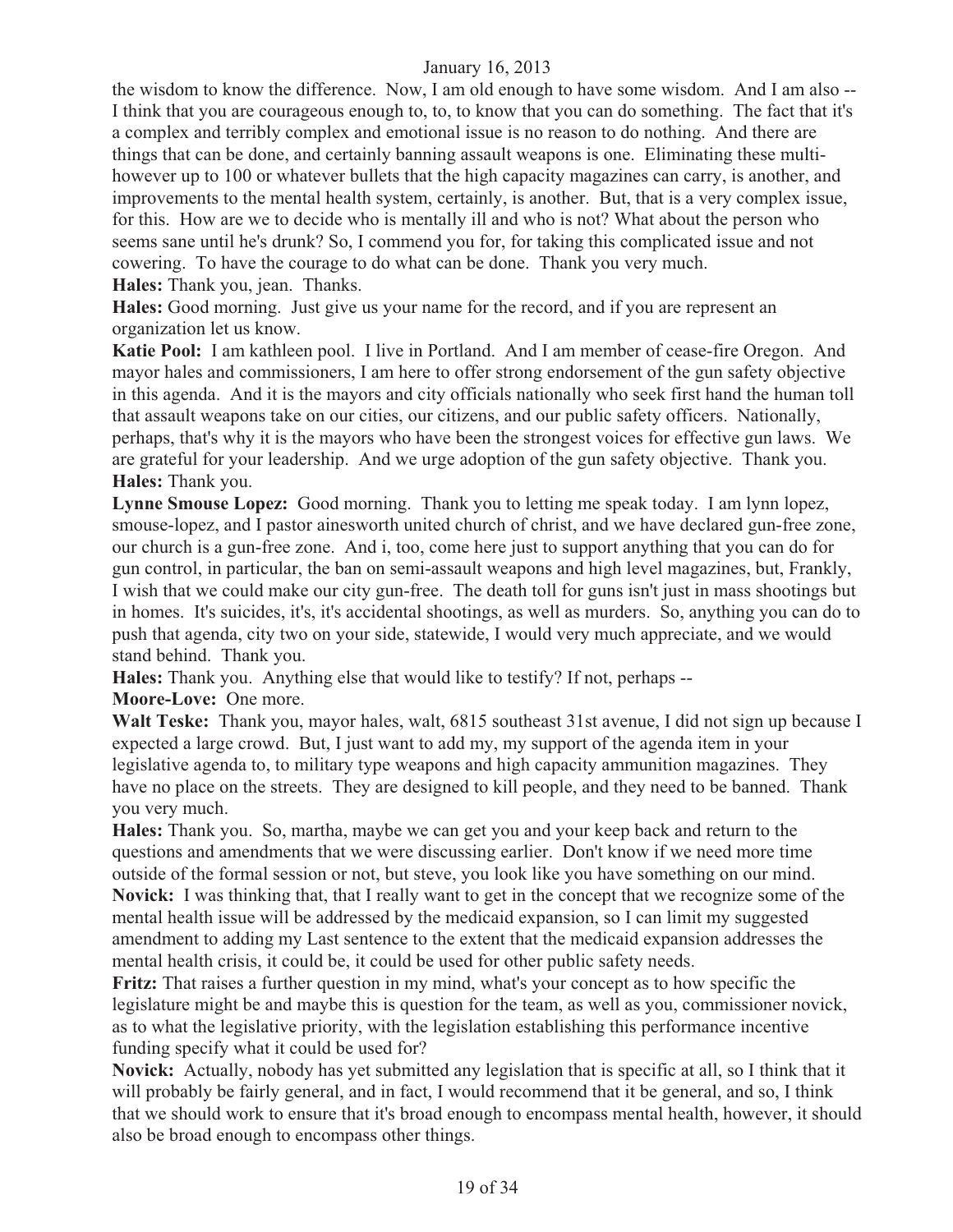**Fish:** I have question, mayor. I will defer to the two of you because you are, commissioner Fritz is our point person on this. But, I think constant frustration is dollars for one purpose used for another purpose. And an example is the tobacco settlement that the state wants, that was input into the general fund, and spent for other purposes. Most recently the mortgage fraud lawsuit settlement that general kroger entered into. Swept by the legislature, put in and spent for non housing related purposes. Is the thrust of what you are asking us to think about today keeping new dollars or savings within the system? Or do we assume they will stay within the system and we are allocating them to particular priority?

**Fritz:** That's why i'm concerned with having any reference to what it might be used for. It seems appropriate to me that if the performance standard is set, which I support the concept the local jurisdictions reduce the cost for incarceration in our county, that we would then be rewarded for that, and I would like it to be left to the council, and the county, and the ccos working together to figure out what's the best allocation of that money rather than having any reference to it in our state legislative agenda because I would be concerned that they might get the thought that they might want to specify exactly what we could use it or that they might use it for something else. **Novick:** I think that there is a danger that the legislature might, absent suggestions for broad definition, might come up with something narrow like only to community corrections. So actually,

my purpose in having a long list was to, essentially, ask them to define it broadly. My purpose was to be more broad than specific in giving a bunch of examples.

**Fritz:** And I support that. And I am concerned that even this last sentence, starts getting specific, and doesn't address issues that not all mental health care needs are going to be covered by medicaid. **Novick:** Right. It's just that -- part of -- for one thing, I want to make it clear that the performance incentive funding should be used to -- this if they feel like they have addressed the mental health crisis through the medicaid expansion, that that does not, wouldn't satisfy their obligation to reward county for limiting use of prisons, and to reflect the fact that we're aware that the, the medicaid expansion going to have an impact on this, and to the extent that it does, the money could be used for other things.

Fritz: I'm not sure I agree with the last statement. I guess maybe the team could give advice on how proscriptive we want the language to be in this policy.

**Pellegrino:** Much like some of the items we discussed today, what's most important is that the outline award, that you would like to see achieved, is captured in the document. And we always have the ability to hone in more, and to become more specific. And but, I think that this is signal to the state legislature that we, the city, want to be part of this conversation. And that, they will be making some very difficult policy choices when they are putting together their state budget, so, I think my advice would be write it in a way that broadly captures your consensus view. And then as that discussion moves along, we can dig more into the details as to when they are making policy decisions, we can figure out how those decisions then impact the levels of our budget or the services we provide.

**Novick:** Maybe I am being too paranoid, do you think there is any consistency with the language we have now and the points that all of us have raised?

**Fritz:** The unamended language?

**Novick:** Yeah.

**Pellegrino:** My sense is, I invite you to jump on, but I think that this gives us the flexibility to work on both of these, both these issues. Bills drafted, if there is something that we're missing, I am happy to entertain what that looks like, but, I feel like we do have good working outline in the agenda to engage both on how the public safety budgeting piece comes together and how the state is funding mental health.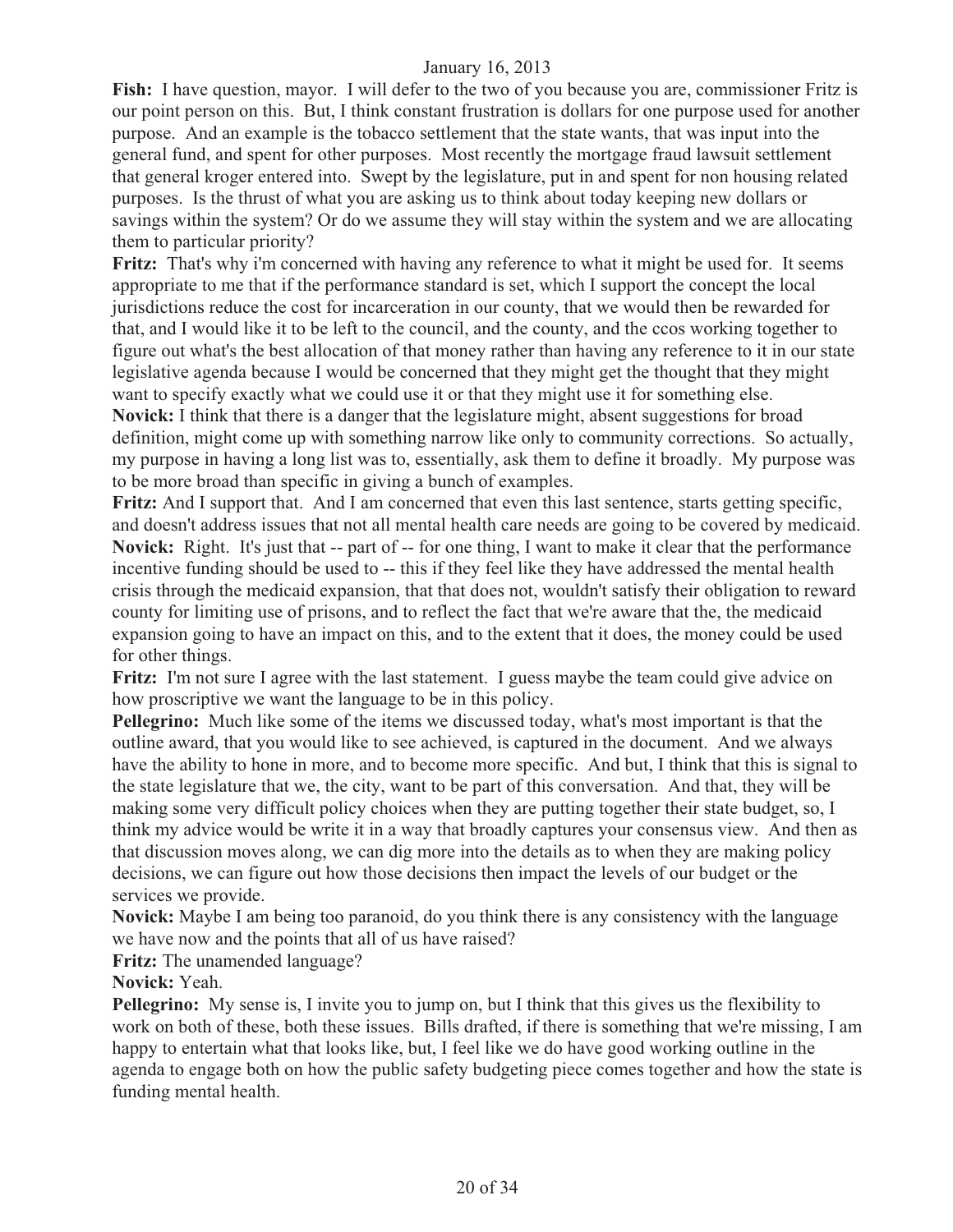**Novick:** Maybe I will just -- back off, I would like to change the title, public safety budgeting for the mental health care crisis, and to make it clear it's not limited to that, but as long as the team is comfortable, that this language gives them the flexibility, I will shut up.

**Fritz:** I agree with that to change for to and. Thank you.

**Hales:** Any other discussion about that? So, I don't know -- we are adopting policy not ordinances here, so I don't think that we necessarily have to take formal voice votes, so, I think it's the sense of the council that we'll change that for to and.

**Novick:** I apologize, mr. Mayor, I would like to throw the word reentry in the for.

**Hales:** So, unless there is any, any dissent with those two, I will show you. It was list of -- it's in the, in the third line, under the objectives. And prevention, mental health services, reentry, and enforcement programs.

**Novick:** The third line from the bottom.

**Hales:** And the third line from the bottom.

**Fritz:** That's good.

**Hales:** Unless there is objection we'll make those changes to the draft, and then let's take up the specific addition to the list that commissioner Fish has proposed. Any further comments about that, reactions from the team?

**Pellegrino:** We're comfortable with that.

**Hales:** All in favor. Call the roll.

**Fritz:** Aye.

**Fish:** Thank you, martha and andy for turning this around in 24 hours. And guys do great work. Aye.

**Saltzman:** Aye. **Novick:** Aye.

**Hales:** Aye. And then ms vogel raised the question of studded tires, which is not specifically on the list, but I have heard a lot about that over the years, and I don't know if the league has talked about it recently, but --

**Saltzman:** I'm not aware of the league discussing it, I think that we should ban studded tires personally.

**Hales:** Is there a discussion underway at the legislature about this issue? I have heard from activists on The subject over the years. As a transportation guy, i've been around this issue, and anyone who tries to drive on an interstate highway gets their lesson, you know, driven home, ha-ha because the ruts are there. What's the debate about this issue at the moment? Or is there any?

**Eisenbeis:** Legislation has been introduced but, it has not been successful. I think it's concept that's in there, in the context of sort the larger discussion about proper management of roads under winter conditions.

**Hales:** Does odot have a position at this point? Does the agency have a point of view? **Eisenbeis:** I will get back to you.

**Hales:** I would like to not necessarily act immediately on this but I am inclined to add it to our package. I would like to have a chance to check in with the transportation commission, state transportation commission on this subject. I appreciate you raising the issue, ms vogel. I think it is, you know, a clear and dumb situation that we're in as a state, that in a state with benign climate that we have people using studded tires on bare or wet pavement a lot of times so thank you for raising. I don't want to add it specifically to the package now, but I would like us to pay attention to the issue, and if there is an opportunity to do something in this session of the legislature, add it to the package at that point. Any other thoughts about that Issue?

**Fritz:** The way ms vogel suggested add it go under the transportation, bigger priority, is another piece.

**Hales:** I'm ok with that for now.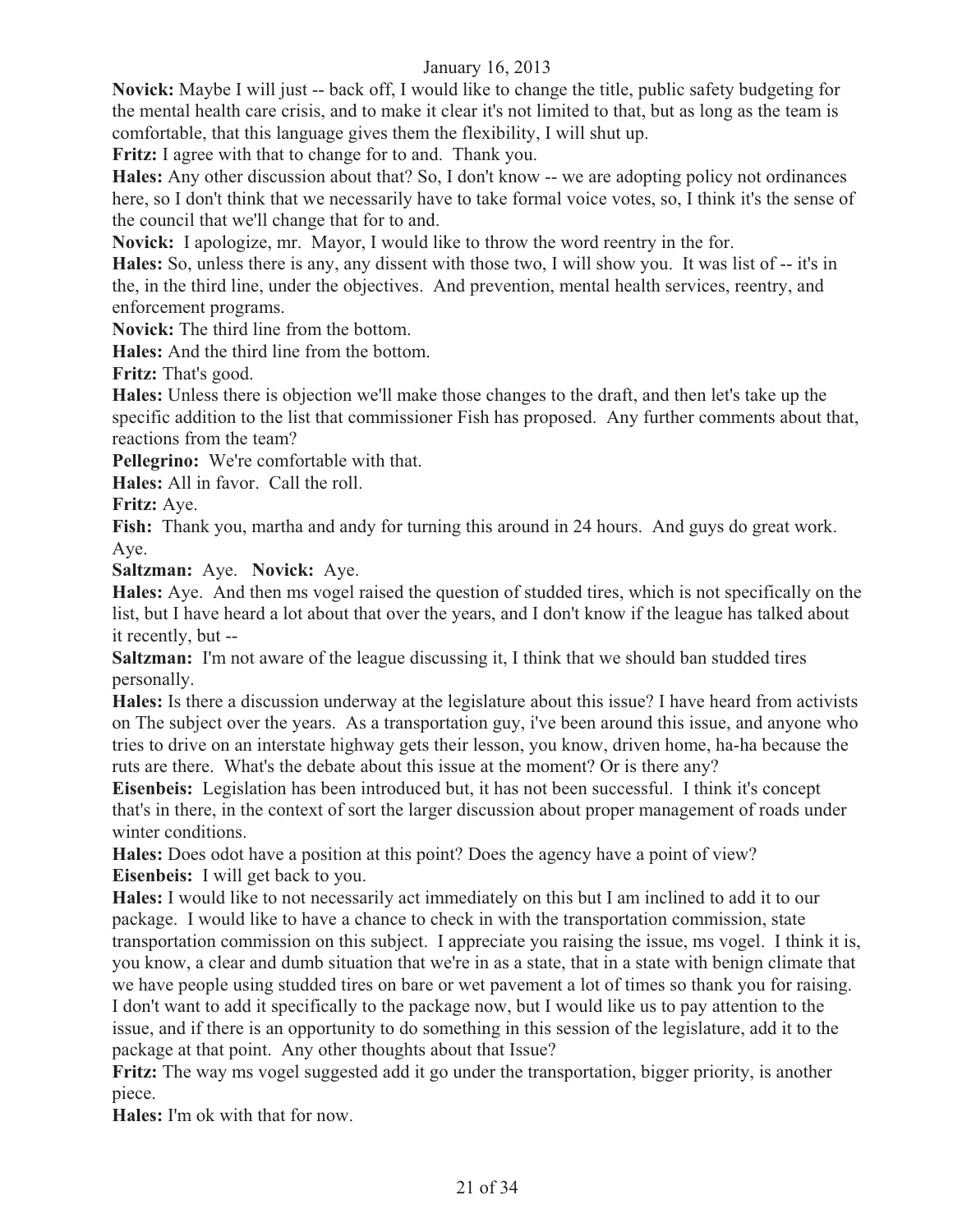**Pellegrino:** I think it's a very good issue and one that I have heard come up at the legislature before. Typically if we were going to add something to policy position on transportation, we would also vet it through the bureau of transportation, which we have not hasn't opportunity to do. My recommendation is that what dan and amy and I will do, we will add it to the list of items we are monitoring. When it comes up at the state legislature, we will bring, you know, that back before council, not in an official way but make sure that we have time then before then to vet it through the processes, and then if appropriate, the city will weigh in. My sense is, a vast majority or diversity of voices on it, and I don't see any reason at this point why the city couldn't weigh in. But I think to go through our regular process, which is to vet it through to the bureau, obviously, check back in with your office with anything else we learn, and then keep the opportunity to weigh in open. **Hales:** I would like to do that, but I appreciate the issue being raised. It is time. Thank you. Any other discussion about -- I think we act on the amendments that we have in front Of us. Any other questions.

**Novick:** Who's taking the lead on the video lottery establishments? We have that as a priority but we are assuming somebody else will push it, I guess?

**Pellegrino:** For clarification, and I think that we have that as a policy position, is that right? I am not aware of what is taking the lead on it, but, I am certainly happy to check in with the usual suspects to see who is bringing that forward.

**Novick:** I don't want to add more to your workload, but, it's a serious issue, particularly, in some parts of this city, and if nobody else taking the lead, I suspect frankly, the speaker might take the lead on this issue, but, if there is nobody else taking the lead, it's something that, that I would like us to strongly support.

**Hales:** I thought you would use the word "volunteer." [laughter]

**Fritz:** Under the office of neighbor involvement with our liquor licensing -- so there is a whole package of things, which we'll talk about under my comments, but, that we've been working with the speaker, and -- speaker kotek, doesn't that have a nice ring to it.

**Hales:** It does.

**Fritz:** And also with others on alcohol and lottery issues, so we have taken some runs at it, and we'll check in and find out what the next step is. But, I will be very happy to have your partnership in lobbying on those things. I have not been able to push it over the top of the hill.

**Novick:** I guess -- if in, if nobody else is, actually, taking the lead on introducing the legislation, is it possible that we can agree to visit this and say that, have the city ask a legislator to introduce such legislation?

**Pellegrino:** You know, the reason I hesitate for a bit is that the deadline is friday for asking members for bill drafts, unless we are going to go to somebody to use one of their priority bills, so, our opportunity is to ask members to draft legislation, get much more difficult after friday. So, that will be one, if we are not sure whether the city will lead this, or somebody else is going to be the lead, I prefer not to wait too long because I want to be clear what are the bills we're moving on and getting them in and drafted because we need to get council time to do their work. What I can commit is trying to get sense of the landscape this week of who is introducing lottery bills and getting a sense of what the scope of those are because I anticipate there will be bills. We just need to see who is taking that on, and then I can report, report back to you and the rest of council. **Novick:** Maybe commissioner Fritz or I could make a couple of calls and make sure somebody introduces the bill by friday if they have not already. Thank you. And one more question, which is you have taken the lead in this issue, so I assume that you gave thought to whether to adopt the gun safety agenda items as Priority items, and concluded that they should be policy positions rather than priority items, but I wanted to, to -- I wanted to ask you if, if, I mean, and also to ask the government relations team would it be too much of a burden to take those up as priority items?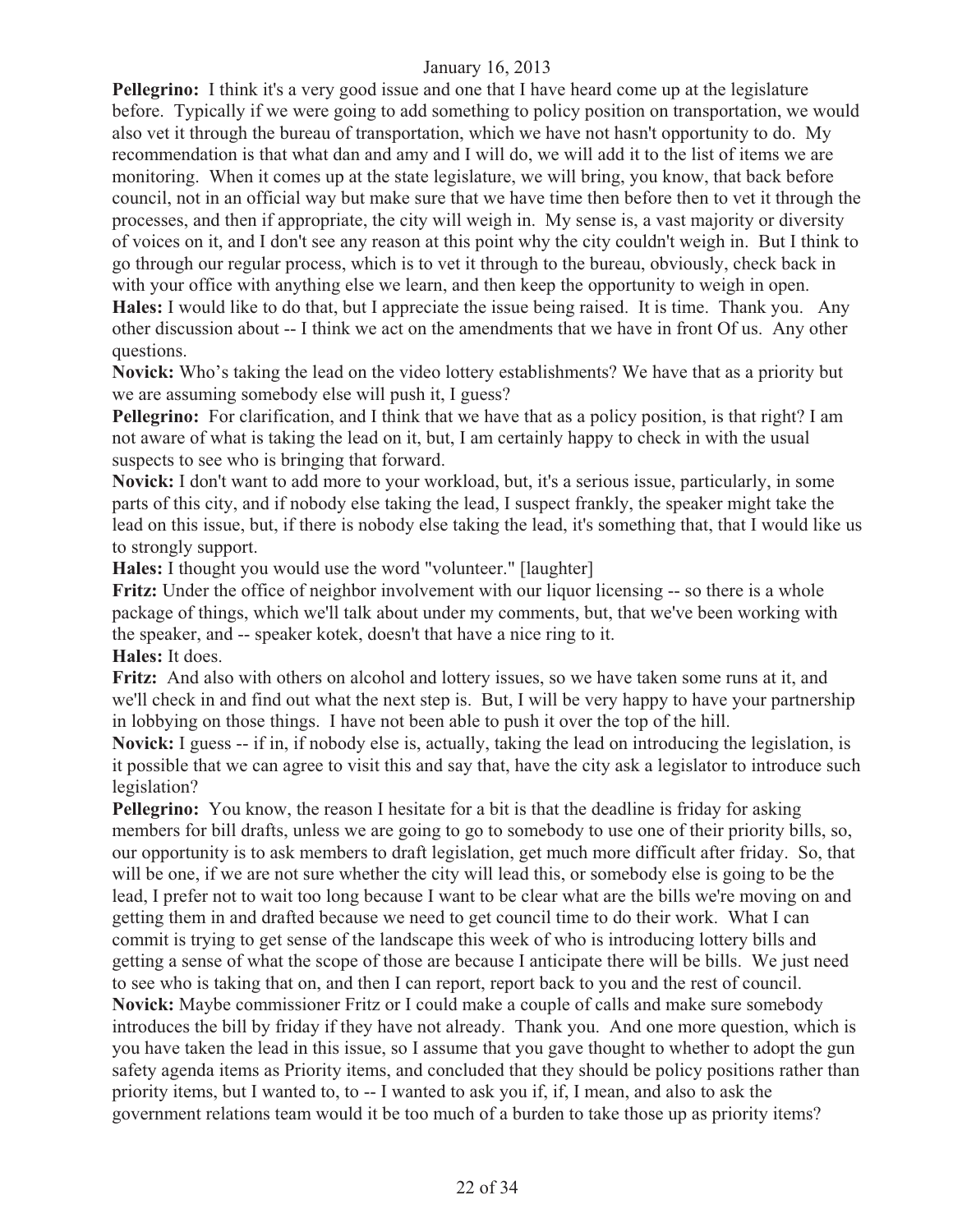**Hales:** I am comfortable either way. Obviously I plan to be active on the issue at the state and federal level personally. But, I invite everyone to participate in that effort. Is exactly where it's designated in this package, you know, could be in either situation as far as i'm concerned. I don't think it changes the burden on the staff, necessarily, if we loft it to the level of priority instead of having it on the policy list. And any, any concerns about that?

**Pellegrino:** Mayor and commissioner novick, I don't have strong preference. If it's on the priority list, it sends a stronger signal that it's the priority of the council, and it is -- but ultimately it's decision I would like to you all for, and I am comfortable with that.

**Hales:** Let me comment on that, as well, and maybe accept an amendment here, and that is I think like everyone else on this council, when we met in december or november, rather, I didn't think that this issue was as critical as I do now. Because like everyone else, i've been shocked and, and saddened by what's happened. And so we have decided as a community, by putting this on The legislative agenda, it is important to us. And therefore, it was not originally as high on anyone's priority list as it is now. So, I think that it would be from, from, in my heart, it would be a priority, and therefore, I would be open to raising it to that level on this list. Any, any -- so hearing now objection, we'll make that priority item and amend the list accordingly. Thank you. Any further discussion? Thank you, team, for a lot of work. We'll talk more about that as we take our vote, but, thanks for good discussion today. Carla, call the roll.

**Fritz:** Thank you to martha and the team at government relations. It's terrific to work with you, and to work with the citizens of Portland. Ms vogel showed this you can show up at the last hearing of the year and process of setting an agenda and get a significant amendment, so, I appreciate all the citizens who showed up, both in august and september, at our listening sessions. Many of the priorities and initiatives reflect the input that we received, in particular, the shared residential roadways and the speed limits on that. That was something the community heard. The package also reflected previous listening sessions and the input of the film industry into tax abatements. It is people showing up and Showing why they make a difference in an important way that makes a difference. We had 240 people at our advocacy 101 session last week. So, the beauty of that and the value of that is not only that we have the input into the city's agenda and then our wonderful lobbying team working in close consultation with the city council in salem. We also have the citizens who are willing to go down to salem to call their legislators, ask which constituents to make sure that we are working as a team. And that's how government supposed to work. And I am very proud to be part of that. I thank mayor hales and former mayor adams for their work in setting the agenda. I trusting the home buyer opportunities tax exemption continuing to be there. And the independent authority of the fire and police disability and retirement fund is crucial for our office goal management. The alcohol impact areas and immediate cessation of alcohol sales when there is a problem, are two of my ongoing priorities that I will continue to work with you on. Hopefully we can make some progress this session. Funding for the 9-1-1 taxes and for making sure that we do have adequate funding for school funding, which we have not for decades. And that, I am so pleased, mayor hales, that's one of your priorities. We must educate our children. We must use the teachers who have been trained and make sure that those buildings that are upgraded have the teachers and the support within them to make our educational system more functional. Thank you very much. Aye.

**Fish:** A lot of work goes into this, so anyone watching this proceeding today thinks we kind of get together and have a civil discussion about a few tweaks and we're done, but an awful lot of work goes into getting to this point. So I want to thank my colleagues and especially Martha, Dan, Andy, Stephanie, Leslie, Molly and Amy. Once we're finished with this, is the hard work of actually moving this agenda in Salem. You invite each of us to come down when appropriate to make the case. What I'm always impressed by and proud of, is when we meet with legislators, what they always tell us, the Commissioners is that we have a lot of credibility in Salem because of the quality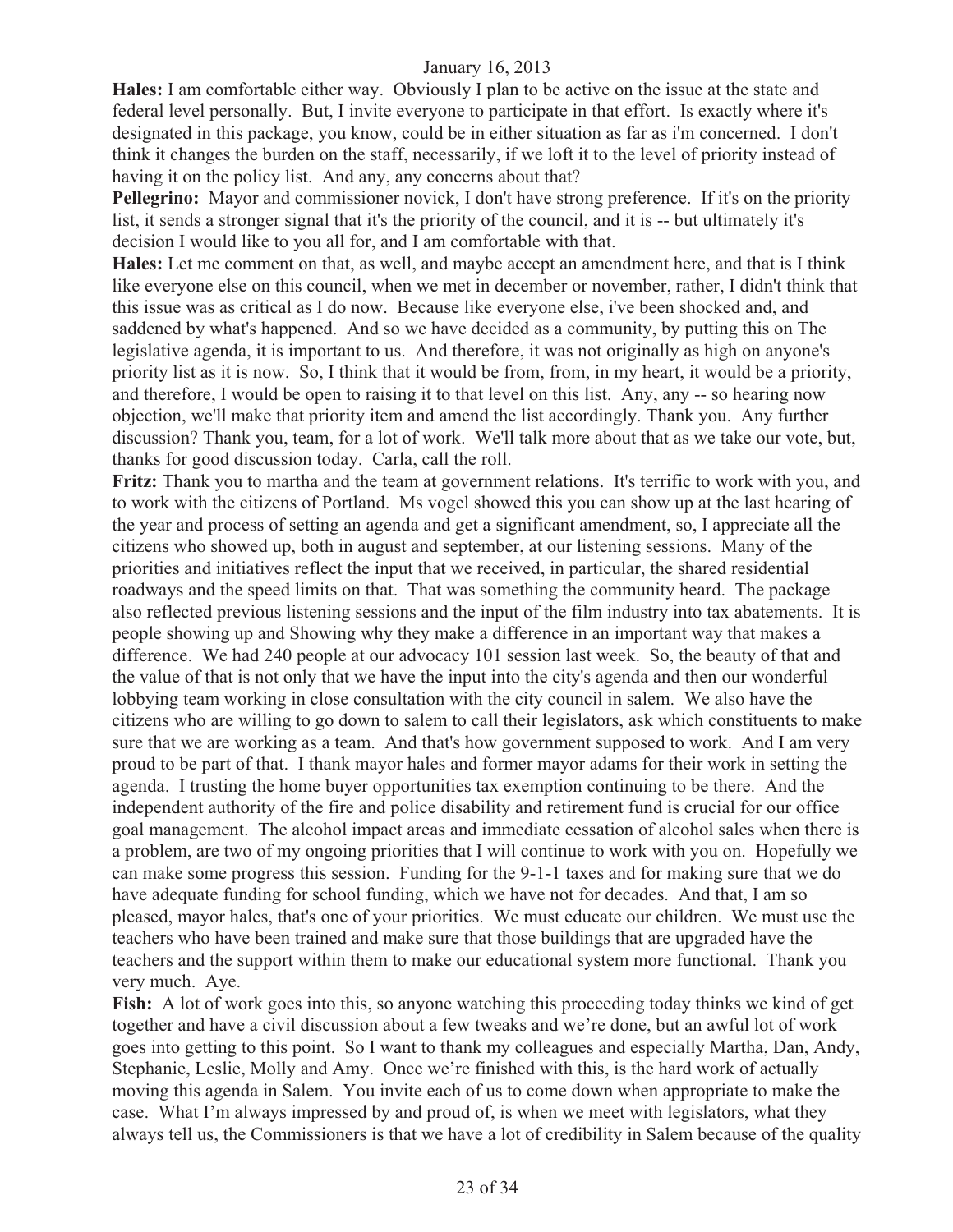of the people who represent us in salem. They're always singing your praises, martha and your team and that creditability gets us in the door and chance at a fair hearing. In my opinion, we are very well represented by the office of government relations. I want to thank you for all of your great work. Commissioner Fritz mentioned support for public education. My nine-year-old son thanks the council too for fighting for adequate funding since he is a third grader hoping that he actually -- the classroom size stays at 35, or whatever. And it doesn't go much bigger over the years. I look forward in the next few months to working with you martha in salem to advance the issues i'm particularly passionate about. I want to call out we're fortunate that the speaker has identified a number of things that are high priority for her. Early childhood education, health and human services issues, and i'm grateful that she put housing on her agenda and she dropped a bill this week which would address the question to barriers of housing choice which we have teed up as one of our priorities. People with section 8 vouchers would no longer face barriers to finding a landlord willing to rent to them. And it deals with a long festering problem and i'm delighted that she has agreed to take the lead on that. Thank you, mayor hales and colleagues and particularly thanks to our team at government relations. Aye.

**Saltzman:** I want to thank you all for your work. Maybe I shouldn't thank you yet. I will wait and see how you deliver. I thank you for all of the preparation. And I do want to thank you -- I think this is now our fourth year, fourth legislative session that we have had a priority for support for rural communities. I think it is very important. I think it not only sends a powerful signal to legislators when Portland has a rural agenda in its legislative agenda, but I think it is very important that we recognize that the rest of the state is still very, very impacted by the recession. And not to say that Portland isn't, our rural communities are really hurting and so to the extent that we recognize that, I think that not only helps us advance our agenda but it does increase our standing I think with many legislators outside of the Portland area. So, thanks again for doing that and pleased to support this. Aye.

**Novick:** I echo the sentiments of my colleagues. I really appreciate the input of all of the citizens that have been part of this process and I appreciate mayor adams and commissioner leonard to inviting mayor hales and myself to a meeting on this agenda last month before we were sworn in.

 I remember feeling at the time as we had that discussion that this feels like a really good team. I'm proud to be part of this team. I have the same feeling today. I think this is a great agenda. Thank you so much. I vote aye.

**Hales:** I'm really proud of us for this. Proud of this council for being passionate and well informed about these issues and being prepared to go and advocate to the legislature and to anyone else that is paying attention to these issues that they are priorities for us as a city. I'm proud of our professional staff for working well and effectively with us and the citizens who care about these issues as well and i'm proud of us as a community that we have had a lot of good suggestions and advice and willingness to be partners with us from community members, including those who came here today. This has been a very effective process. It falls to all of us now to go do that advocacy and for each of us to dedicate time and whatever political influence we have to work with I think a legislature that is prepared to listen to us. So, to me this is not only a well-crafted package, but is arriving at a time where I believe our influence can be felt. And I particular appreciate some of the points that we heard here today that that influence will be not only for our own citizens, but for the citizens of the whole state. So, if this package is influential and adopted by this session of the legislature, many parts of it are, will not only make Portland a better community but make Oregon a better community as well. I commend the good work being done. I look forward to being one of the advocates in this community that goes down and helps make sure that these proposals become law. Thank you all for the good work and I vote aye.

**Pellegrino:** Thank you.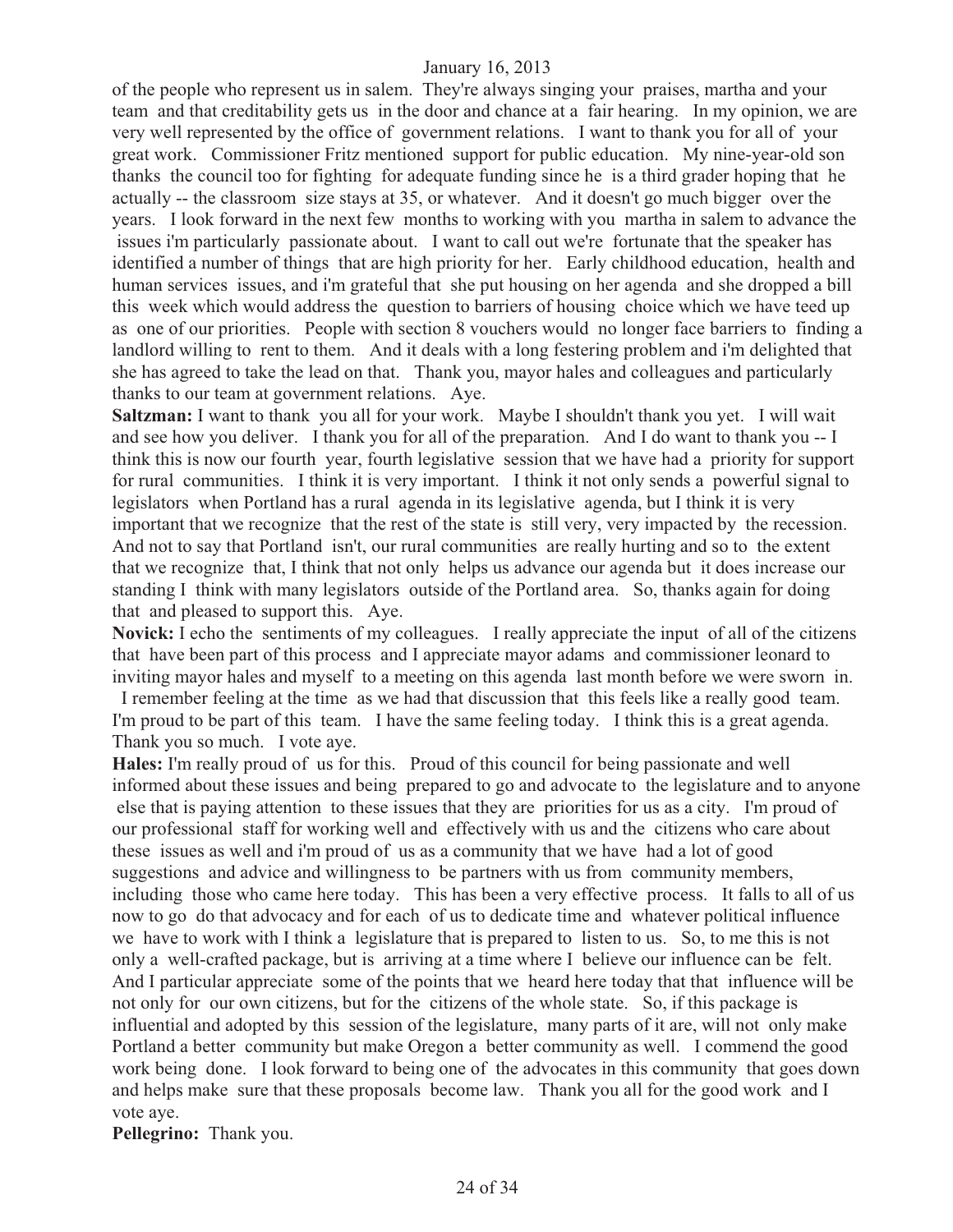**Hales:** Another time certain item, I believe, and staff standing by to talk about it. Karla. **Item 37.**

**Hales:** Good morning.

**Andrew Scott:** Good morning. I'm andrew scott, sara lowe is with me, city budget office analyst -- I will quickly summarize what is in this supplemental budget. Since it is a little different. I don't think there is anything that you're not expecting in the budget but we don't often do a supplemental budget outside of the normal bump process. It appropriates funding -- arts education and access tax program, private-for-hire program. We would normally do this in a budget monitoring process. In the case of these two particular programs, need to appropriate the funds and approve the positions quickly. If you also note the title actually of the original item has department of justice in it as well. Those items have been taken out and actually -- does a substitute need to be introduced?

**Moore-Love:** It does.

Scott: I will explain that as well. We did receive questions. This was filed back in december. We received questions from council about the doj costs and asked the city budget office to take another look at those. We are in the process of doing that now. We will be providing that review back to council as part of the winter bump process, three, four weeks from now when we will be back to talk about the winter bump. We will provide our analysis of the doj, reform costs and any recommendations that we have and as part of the winter bump process is when we will deal with the doj costs. What is in the budget before you today, 6 1/2 new positions in the revenue bureau, appropriates \$9 million in new expenses. Arts education and access tax is the largest piece of that. Just under \$9 million in total revenue. Which is funded by the new tax passed last november. \$762,500 for program expenses to run the program. \$8.2 million will be held in contingency in the new fund that voters created when they passed the measure that, again, dedicated to the arts education and access until the distribution decisions are finalized. And then under that program again, 4 1/2 fte in the revenue bureau to implement the program. Private-forhire transportation reforms previously approved by council and that essentially increased taxi company and taxi vehicle renewal fees. Those revenues are going to fund new positions and implementation of those reforms. Two fte and in the current year, \$46,000. That is prorated for the rest of the year. Those reforms will collect enough to fund both of these fte in future years going forward. With that, I guess we -- I think we need a substitute that again was filed for this week.

**Hales:** Motion for the substitute?

**Saltzman:** So moved.

**Fritz:** Second.

**Hales:** Substitute is replaced and before us. Thank you.

**Scott:** And i'm happy to answer any questions that you might have.

Fish: I have a question. The arts education and access tax is obviously a new initiative, and there is an assumption built into this about the amount that we will collect. But we're not going to know until we actually bill folks and see how successful we are. The measure that was voted on had a cap on administrative expenses?

**Scott:** Yes.

**Fish:** Percentage cap or hard cap?

**Saltzman:** Percentage.

**Thomas Lannom, Director, Revenue Bureau:** Well, hard cap on the start-up costs, \$500,000. And --

**Saltzman:** Please state your name.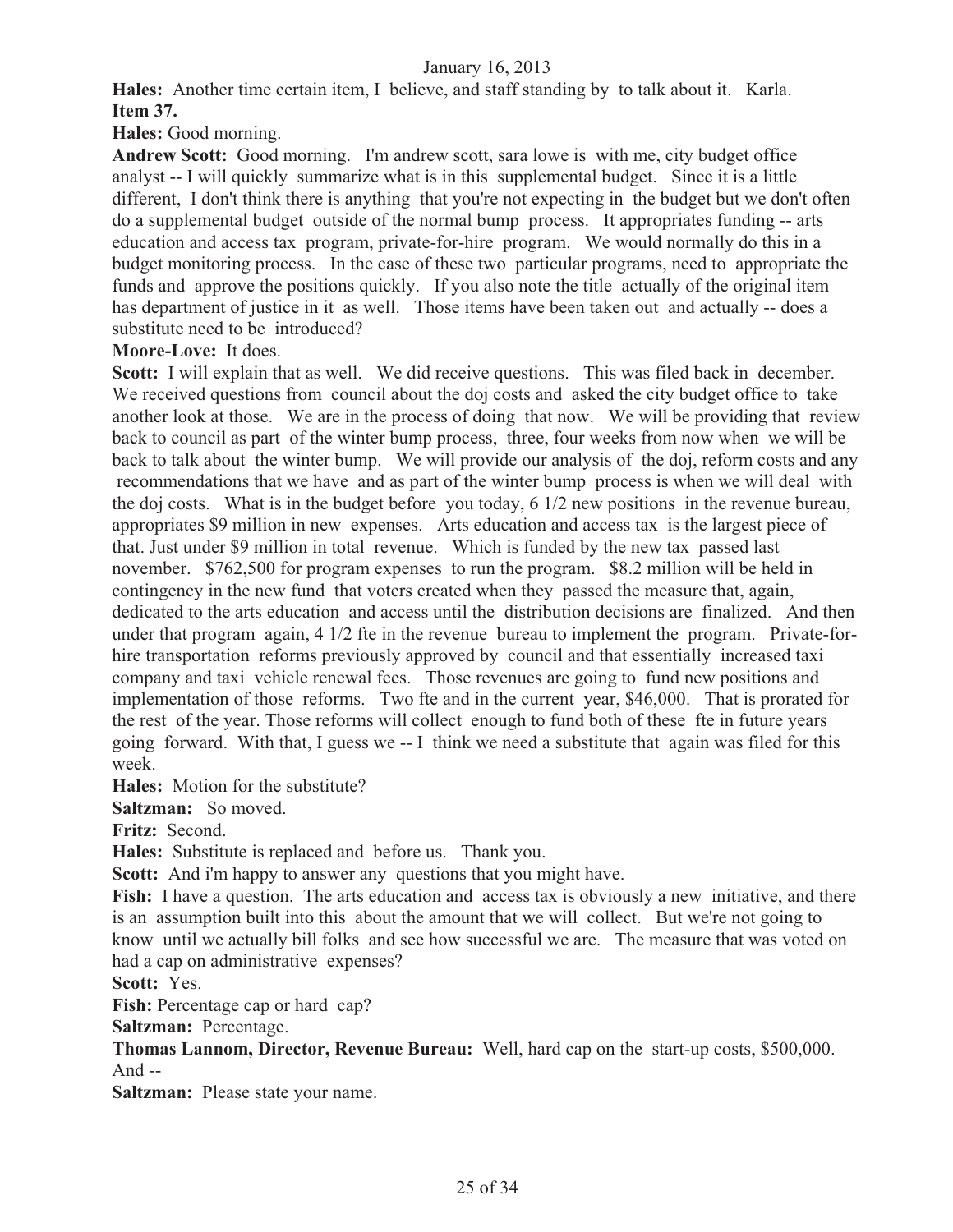**Lannom:** I apologize. I know better than that. Thomas Lannom, Revenue Bureau director. One time cap is the \$500,000 start-up cost, the on going cap is a percentage, 5 percentage of the revenues collected.

**Fish:** Half million budgeted for start-up, voters have authorized us to spend that regardless of how successful we are in terms of the collection, is that correct?

**Lannom:** That is correct.

**Fish:** Then the percentage kicks in once we start receiving funds and we're capped as a percentage of what we receive in terms of administrative overhead.

**Lannom:** That is correct. Calculated over five years. 5% cap over the five-year period. **Fish:** It could fluctuate --

**Lannom:** It could slightly drift above in one year and below in other years but overall we will maintain below 5%.

**Fish:** Thank you.

**Fritz:** What is the mechanism of collecting the tax?

**Lannom:** We'll have a range of tools available to us. We hope that people will really use our web site. Keeps the cost of customer contact minimized. We expect to bring up a web site in the next 45 or so days and make sure that we have a press release, marketing campaign and make sure that people are aware of the tax and request that they go to the web site. And that is the primary means in the first year. They will be able to file paper returns and that sort of thing and get information from that web site. And out years, we will leverage our partnership with turbotax and other third-party software preparation providers. If you are in the city of Portland and using the turbotax application you will be presented with your -- get your federal, state, and local tax will be presented there. We anticipate that that will really help to remind people and keep this in the forefront of their minds that they need to pay this tax.

**Fritz:** This year it will be separate from the income tax return?

**Lannom:** That's correct.

**Fritz:** Thank you.

**Lannom:** And it is just the nature of the timing of the passage.

**Hales:** Other questions?

**Fish:** When you come back on the doj settlement, will we get a briefing on any related legal proceedings?

**Scott:** I can talk to the city attorney about providing that briefing.

Fish: To the extent that they are linked, I think we would need a briefing.

**Scott:** Yeah, let me do that.

**Scott:** Mayor, since this is your first supplemental budget, I'll just remind you we need to open a hearing before we have testimony and then close it afterward if there is any testimony.

**Hales:** We will be accepting testimony if there is any. Thank you. Any other questions for staff at this point? Then I want to take the vote to place the substitute before us. And then we will conduct the hearing on that. So, call the roll on accepting the substitute.

**Fritz:** Aye. **Fish:** Aye. **Saltzman:** Aye. **Novick:** Aye. **Hales:** Aye.

**Hales:** Anyone signed up to testify on this item?

**Moore-Love:** No one signed up.

**Hales:** If that is the case, vote on the ordinance as substituted.

**Fritz:** I am happy to support this so that the revenue bureau can start implementing the voter approved arts tax and the important changes in the private-for-hire reforms. Again, very grateful to the voters for approving the tax. Aye.

**Fish:** Aye. **Saltzman:** Aye. **Novick:** Aye.

**Hales:** Aye. I think we have one more regular calendar item in front of us. Item 50. Karla. **Item 50.**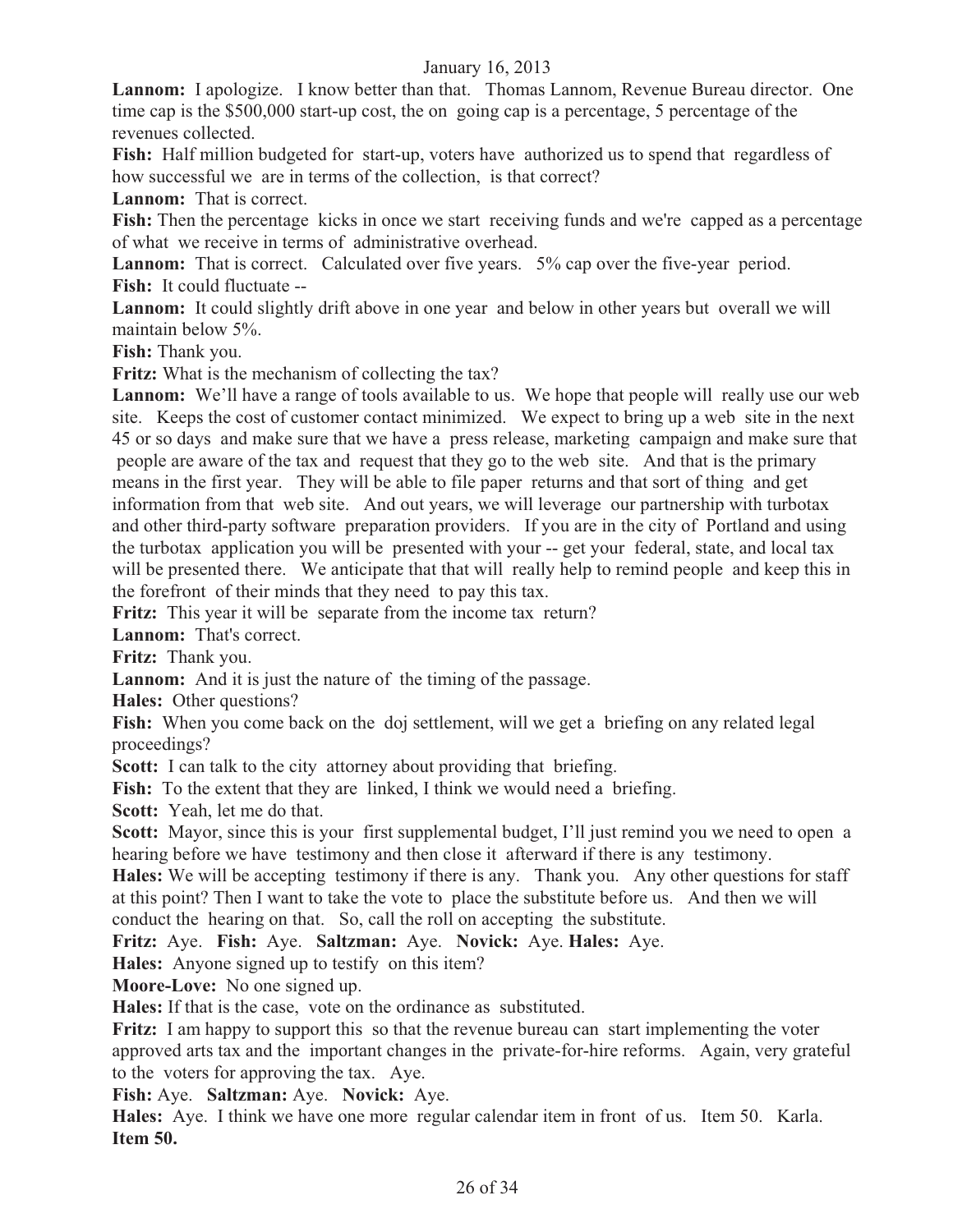**Hales:** Mr. Saltzman -- any staff presentation on this? If not, roll call, please. Public testimony? I don't think there is any. Just moves to second reading. Move to second reading. And I believe we are adjourned until this afternoon at 2:00 p.m. At which time we have a single item, land use case, council is adjourned. [gavel pounded].

At 11:13 a.m., Council recessed.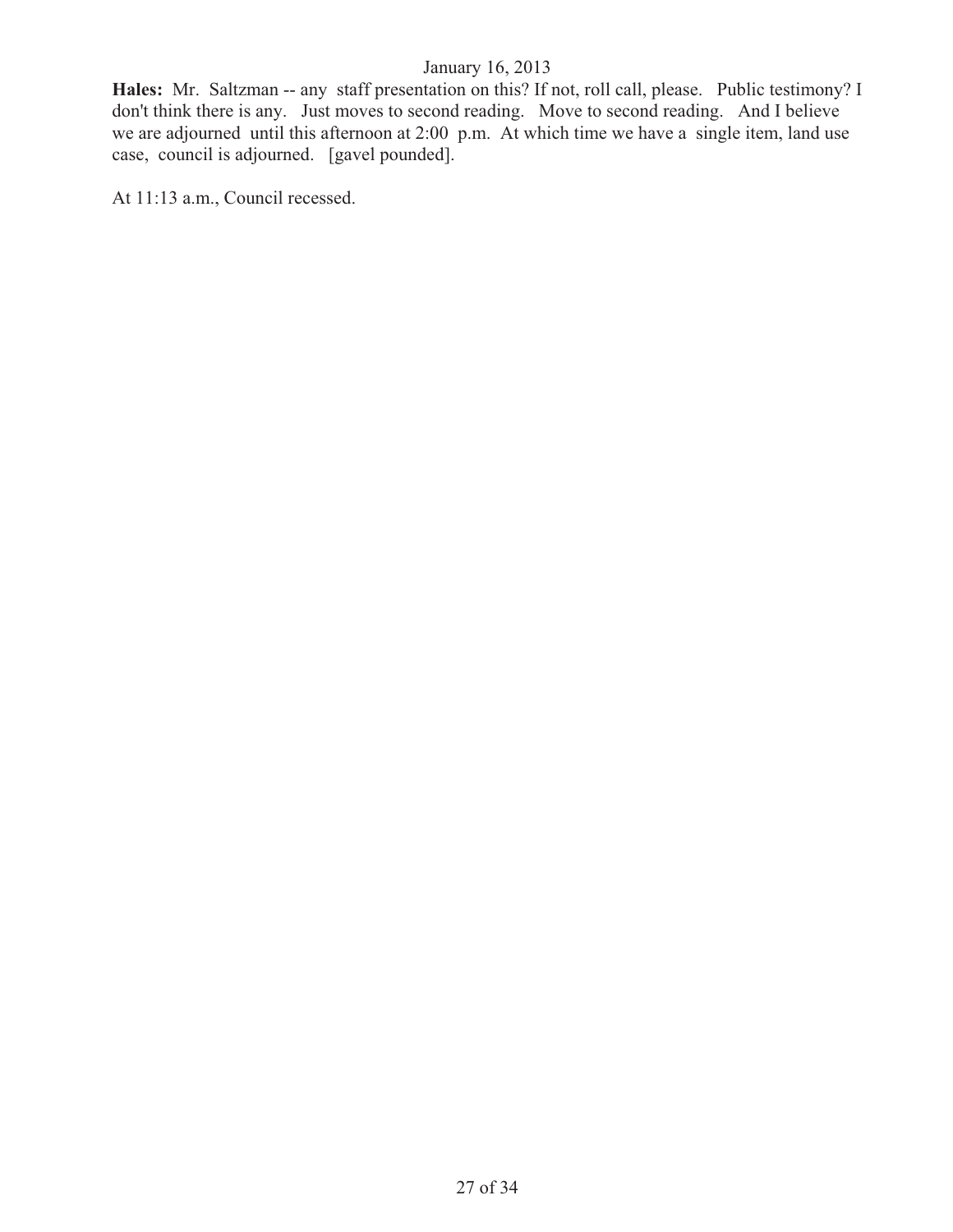# January 16, 2013 **Closed Caption File of Portland City Council Meeting**

This file was produced through the closed captioning process for the televised City Council broadcast and should not be considered a verbatim transcript. Key: **\*\*\*\*\*** means unidentified speaker.

# **JANUARY 16, 2013 2:00 PM**

**Hales:** I think we should get started, I assume commissioner Fish going to join us. Would you please call the roll.

**Fritz:** Here. **Saltzman:** Here. **Novick:** Here.

**Hales:** Here. So, could you read item no. 51, and then I will start with the procedure.

**Moore:** Ok. I think we would read both.

**Hales:** 51 and 2, yes, right.

# **Items 51 and 52.**

**Hales:** Thank you, this is a quasi-judicial land use hearing, I need to ask if any members of the council wish to declare a potential conflict of interest. Hearing none. Do any of the members of the council have ex parte contacts to declare or information obtained outside of the hearing to disclose? Hearing none. Do any of the council members have any other matters that need to be discussed before we begin the public hearing?

**Linly Rees, Deputy City Attorney:** Mayor, this would be typically I will do the city attorney announcements even before the ex parte, but this would be an appropriate time before you start going through the testimony.

# **Hales:** Go ahead.

**Rees:** Ok. This is an evidentiary hearing. This means that you may submit new evidence to the council in support of your arguments. Testimony concerning the hearings officer's recommendation will be heard as follows, we'll begin with a staff report by bds staff for approximately ten minutes. Following the staff report, the council will hear from interested persons in the following order, the applicant will go first, and will have 15 minutes to address the council. After the applicant, the council will hear from individuals or organizations who support the applicant's proposal. Each person will have three minutes to speak. Next, council will hear from persons or organizations who oppose the applicant's proposal. Again, each person will have three minutes. If there is testimony in opposition to the applicant's proposal, the applicant will have five additional minutes to rebut testimony given in opposition to the proposal. The council may close the hearing and deliberate. The council may vote today on the hearings officer's recommendation. If the vote is tentative the council will set a future day for adoption of findings and final vote on the hearings officer's recommendation. If the council takes a final vote on the findings and recommendation today, that will conclude the matter before council. I have a few announcements on guidelines for those addressing council today. First, submitting evidence into the record. Any letters or documents you wish to become part of the record should be given to the council clerk after you testify. Similarly, the original or copy of any slides, photos, drawings or other items you show to council, including powerpoint presentations should be given to the council clerk to make sure that it becomes part of the record. Second, testimony must be directed to approval criteria. Any testimony, arguments, and evidence you present must be directed towards the applicable approval criteria for this land use review, or other criteria in the city's comprehensive plan or zoning code that you believe apply to the decision. Bds staff will apply the applicable approval criteria to council. Third, issues must be raised with specificity. You must raise an issue clearly enough to give the council and the parties an opportunity to respond to the issue. If don't, you will be preclude from appealing to the land use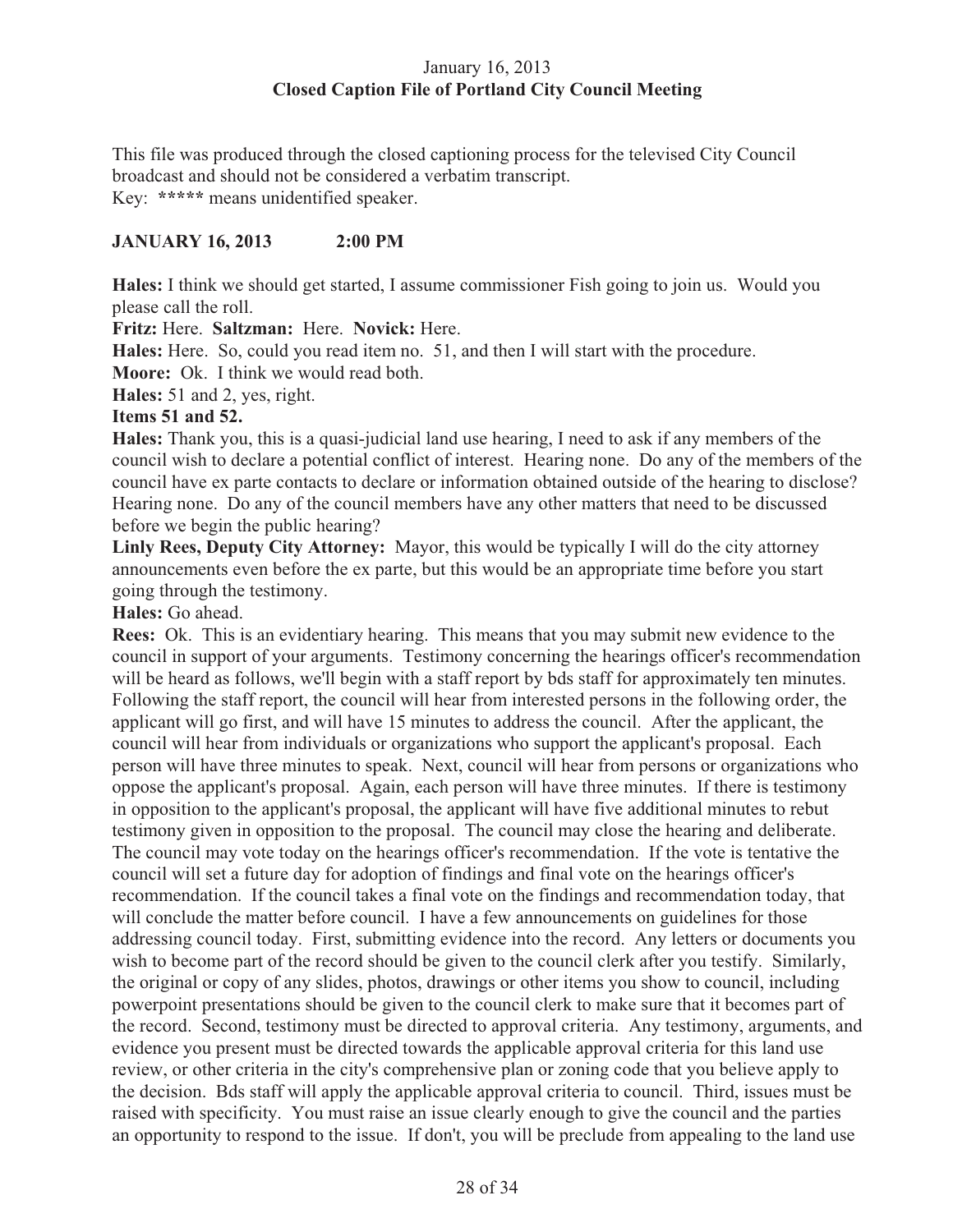board of appeals based on that issue. And finally, the applicant must identify constitutional challenges to conditions of approval. If the applicant fails to raise constitutional or other issues relating to proposed conditions of approval with another specificity to allow council to respond, the applicant will be preclude from bringing action in for damages in circuit court.

**Hales:** Thank you very much. Any questions before we call for the staff report in let's have the staff report.

**Shelia Frugoli:** I am Sheila frugoli, the assigned planner, who will be presenting --

**Hales:** Your mike is not on.

**Saltzman:** Need to press the button.

**Frugoli:** Here we go. It sounded so much better before. Good afternoon, i'm Sheila frugoli, the assigned staff. I am here to present hearings officer gregory franks recommendation on land use review 12-160096-cp zc, this is comprehensive plan map amendment and concurrent zoning map amendment request. The subject property is a15,000 square foot split zone site that is located at 7424 north mississippi. The request is to change the zoning and designation from r5 single dwelling residential to the cm, mixed commercial residential zone, that implements the urban commercial comprehensive plan map designation, and the applicant has requested to also change the portion of the site that is zone cg, general commercial, to the cm zone in the urban commercial designation. Here we go. In order to be approved, this proposal must be found to meet approval criteria 33.810.050a in criteria 33.855.050, a-d. Looking at the current zoning map, we see that the northern third of the site is currently zoned cg, the and the southern two-thirds, r '5 the cg zone allows retail sales and service, quick, quick vehicle servicing, vehicle repair, and office and residential uses. This zone is an auto oriented zone that allows drive-through facilities and exterior display and storage of goods. R5 is a single dwelling residential zone that be allows development, at a density of one dwelling per 5,000 square feet of site area. Here, we see the proposed map change. The cm zone promotes development to combine commercial and housing uses on the same site. For sites with existing non residential development, such as this site, the only residential development will be required if additional floor area, commercial floor area is added to the site. And/or if it's redeveloped. If the site were to be redeveloped, 50-50 match of residential to commercial would be required. The c.m. Zone prohibits drive-through facilities, quick vehicle servicing, auto repair uses, and does not allow exterior storage and display. In addition to this land use review, the applicant has submitted a building permit application to bds. This site plan shows the proposed improvements. The owner hopes to renovate an existing three-story building for commercial use, and intends to update the existing parking area with new paving and landscaping. The existing building was constructed with an administrative offices and classrooms to support an adjacent church building. For historical context, here we see a pre 2008 aerial photo of the site. The sanctuary building at the southwest corner of the site was demolished in 2008. According to records, the church was constructed in 1924 and, and the attached support building was constructed in the early 1950s. Here we see a current photo of the support building. The main entrance faces north stafford, we see the plywood boards filling in the openings where the building was connected to the sanctuary building. And this building has remained unoccupied since the demo of the church building. Here we see a closer view of the of the front facade and two adjacent homes. This is the remainder of the foundation that supported the sanctuary building, and the applicant intends to use this as an, as a outdoor patio area. And then here we see a portion of the building on the right-hand side of the photo. The gravel and paved area is where the, the parking will be located to support this building, and then the gray concrete building that we see in the background sits on an abutting, eastern abutting lot. And then here, we see the back of the building, or the north facing side of the building, in the foreground, you could see a vacant abutting lot. This lot has frontage on north lombard street. Both this lot and the eastern abutting lot are zoned cg. Fish: Do you know what that tower is in the background? The column?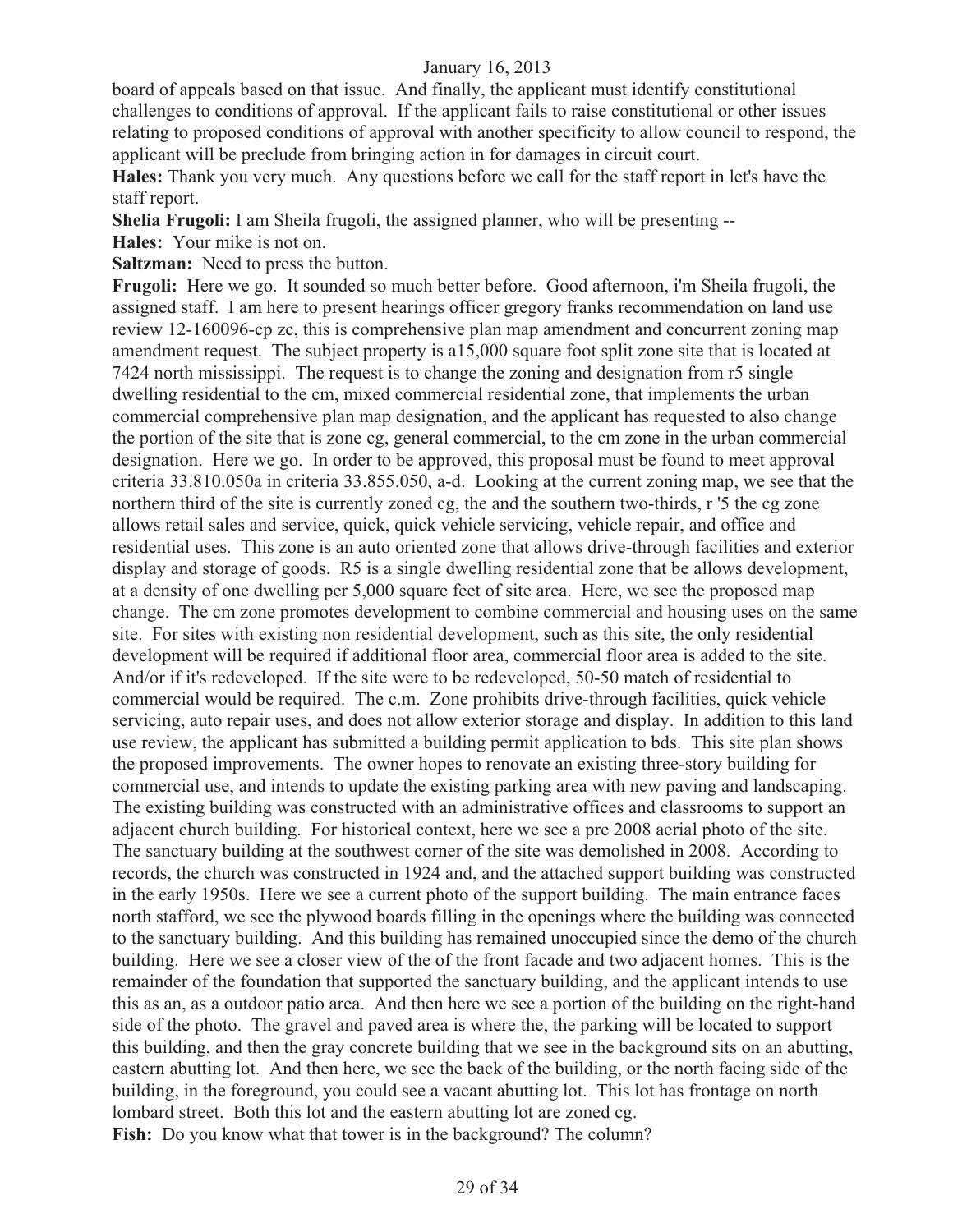**Frugoli:** That, actually, is on top of the building. It's a, a stealth chimney for, for a cellular facility. The cellular facility was reviewed through a conditional use review and received approval. Ok. And it will remain, probably.

**Fish:** I was expecting incinerator or something.

**Frugoli:** Yeah, and I think that poses a question for future thought.

**Fish:** Intrigued here.

**Frugoli:** It poses a question for future thought whether that is as stealth approach to hiding cellular facilities or not. Here we see a photo that shows --

**Hales:** -- notice it right. Sorry.

**Frugoli:** The aerial photo, this aerial photo helps to identify the vicinity of the site. The subject site is one block east of the i-5 freeway, and 50 feet south of north lombard and to the east, we see a signalized intersection at the intersection of north lombard and north albina, and then the areas, both north and south, of the lombard corridor are developed with single dwelling residences. This photo shows the northern abutting vacant lot that fronts lombard street, and then across the street, on the north side of lombard, we see storefront type retail buildings, and then, directly west of the storefront buildings is an apartment complex that's known to "r" 1, which is multi-dwelling residential zone. And then where mississippi and lombard intersect, there is a, a commercial, what we would call a strip commercial development with multiple tenants. This building was constructed in 2004. And this, this particular commercial center has 30 spaces as accessory parking behind the building. The vehicle access to this building is off north mississippi. And northeast of the site, at the corner of north albina and lombard, there are auto oriented commercial uses in the foreground we see an auto repair use, and in the background, we see a rental truck business. And all of those properties mentioned are zoned cg. And then on the north side of stafford, just east the subject site, the lots are developed with single dwelling residences. Most of the homes in this area were constructed in the 1920s, about the same time that the original church building was constructed. In here, we see the homes directly across the street from the site on the south side of north stafford. And then, again, across from the site, on the west side of north mississippi, we see more homes. As provided in the findings of the hearing's officer's report, the requested map change is on balance supportive of the relevant policies. Changing the map designation and zoning on this site will allow utilization of an existing commercial building. The cm zone will allow commercial uses that are compatible with the adjacent residential development. This proposal with conditions satisfies the zone change approval criteria for service adequacy. To address traffic capacity for the north lombard, north mississippi intersection, the Portland bureau of transportation recommends conditions that set vehicle trip limits to address possible future expansions and/or redevelopment. I should note that fabio de Freitas from the bureau of transportation is here to answer questions about the traffic analysis, and the hearings officer's recommended conditions. In summary, the hearings officer recommends approval of the request with condition that applies a vehicle trip cap on the site. Even if divided this trip cap will continue to apply to the 15,000 square foot site. Recommended condition a-2 will allow without a traffic analysis a modest increase of 1,000 square feet, and/or two new residential dwelling units. That would be in addition to the existing 9500 square foot building that's there now. And if the owner or future owners wish to redevelop the property and/or exceed this floor area allowance, this condition will require a traffic analysis to document that the proposed development will not exceed the trip cap. This concludes my presentation. Any questions? **Hales:** Questions for sheila?

**Fritz:** I have question on the trip cap. One of the things that is allowed in the cm is completely residential development, right? So, supposing an apartment building with no parking was proposed for this, how would they calculate the trip cap?

**Frugoli:** I think that, that that's probably a good question for fabio, but yes, the analysis would still be required. Fabio?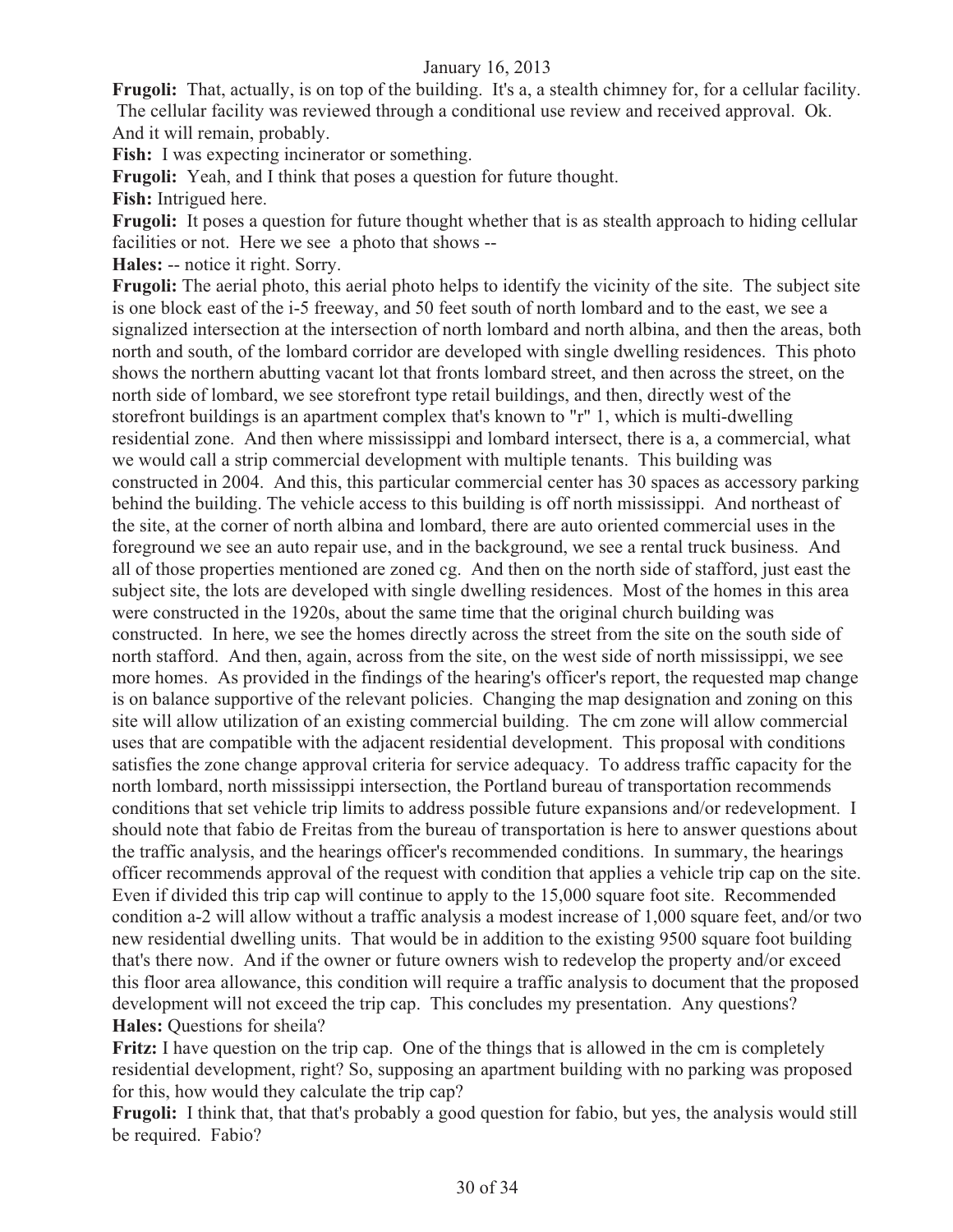**\*\*\*\*\*:** Is there a magic button here?

**Hales:** Not on that one.

**Fabio de Freitas:** Good afternoon, council and mayor hales. In answer to your question, commissioner Fritz, trip caps will be based on traffic analysis that will be calculated utilizing the i.t. manual, which is based on the number of trips, not based on, on number of parking, necessary or not. So, parking and trip generation are really two different animals.

**Fritz:** And are those trip caps, is that calculated on all developments or would that be a particular condition for this? How would the planner at the desk know that this had a trip cap on it?

**de Freitas:** This will be not a challenge for us in the future, but it will definitely be something for us to keep tabs on because of the condition of the approval being applied here. The goal would be that when a billing permit comes in, over the counter, that the planner would pull the land use case associated with this site. Wherein they would review the condition of approval requiring the traffic analysis based on the development that sheila identified.

**Fritz:** Thank you.

**Hales:** So that might be a learning curve question for me. These trip caps are relatively a recent phenomenon in terms of a condition of approval?

**de Freitas:** Their not relatively recent mayor. They are relatively not typically imposed. Typically we don't have an intersection like we have here that is currently failing. It will be failing regardless of the circumstances related to this case. And in order for us for get to yes in this case, and affirmatively address the approval criteria, we needed to impose a trip cap. It hasn't been in the past, so it's not new.

**Hales:** And that's triggered by the adequacy of services criteria and if there's not it's already a failing intersection we cannot do more harm?

**de Freitas:** That's correct.

**Hales:** Ok, I get it thank you. Other questions for staff? Thank you both. And do we have the applicant here in presentation, come on up, please.

Fish: I would like to inquire looking forward, to -- do we have someone here to testify in opposition?

**Dave Spitzer:** Good afternoon, i'm dave spitzer, the architect.

**Rich Nys:** I am rick, last name is nys.

**Spitzer:** I can start here, I guess the reason that we're here is primarily because it's an existing building. If there was a nice post-world war ii building build from the 1950s on this site, 9500 square feet, we would not be asking for a zone change but there is a nice building. We have a chance to save this building. And but obviously it does not make a lot of sense to renovate it as, as a single family residence. It makes more sense to do it as a commercial building. And that's really what started this whole project, this church got torn down because it was an easy building to tear down, with a wood frame building, the building that is remaining is a concrete bunker, more or less, it's very difficult to tear down, and it has good, solid bones. No reason to tear it down, if we try to recycle this. It would be recycling down the drain. I know that the traffic is, is a, a big issue, probably, the biggest issue here, to me, in layman terms, I don't work with traffic engineers all the time but we, basically, have an "r" 5 site and a c.g. site. And the proposed development of the c.m. site is sort like putting the r5 site in the c.g. site in a blender and mixing it all up. Since the cg site is 5,000 square foot and the "r" 5 is 10,000 square feet, we mix it all up and what we get we spread the traffic over that entire site instead of concentrating it on the c.g. site with hardly any traffic on the "r" 5 site. So at the end of the day we have less trips on the cg site on 5,000 square foot site because we cannot build a five-story building anywhere on this site now. We're limited to the, to the floor area ratio for the building. At the last hearing, we did have some of the neighbors come to testify. They did have some concerns. They were worried about the wrong type of tenant going into the building but that was their only concern. They spoke in favor of approval of this so when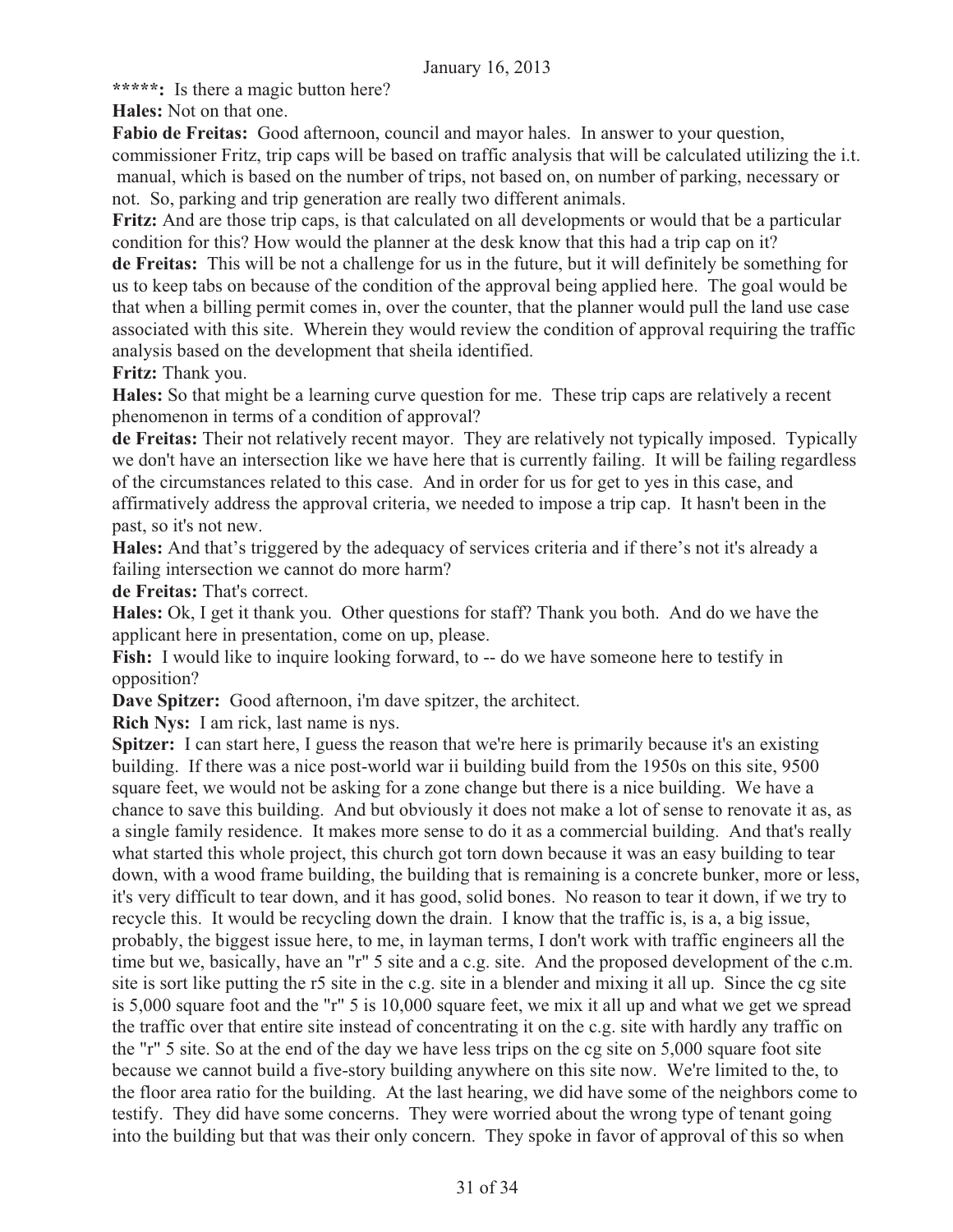we get neighbors, coming up to support a project, that says a lot about, about, you know, what we're proposing and it says a lot about haddish, the owner of the building. The pictures you saw actually make the building look fairly nice. If you saw pictures two years ago it was graffiti-filled trash, somebody living there in the trailer, I believe, on the site, it was kind of, a, a, an urban blight in that area, and he's taken that and moved it as far as he can without the building permit approval. One or two more things, and then I will be done. The type of tenant that is going to be moving in here, we're not going to attract that fortune 500 company from downtown, we're going to get neighborhood people, the people he's in negotiations with are a charter school for ten children, and they are currently, I can't remember exactly where they are, they are located a little further down the street on, off of lombard, west of the site. So, it's a local neighborhood. People using the street from the neighborhood, and the other people that are considering the ground floor is a daycare. So, again, these are people that live in the neighborhood that would benefit from this use. And finally, it sounded like, if we don't do the zone change today, it will probably happen in the near future, as lombard gets more developed. And as density increases upon lombard, we were told at the beginning that if we waited four or five years it's possible that we would not have to go through this, whether that's accurate or not, who knows. But, it does sound like that is the direction that lombard is going. That is increasing in density. That's all. Thank you. Any questions? Rick is the traffic engineer.

**Hales:** Not so much a question but to raise the concern, and obviously, I did not attend the hearings officer's hearing but I understand that there was testimony. So, this was the annex to a church, and therefore, the fact that you had a multi-story building, immediately adjacent to, to the single family residence didn't cause friction in terms of the kinds of uses that would be accommodated in a commercial building. The ones you are talking about, for the moment sound fine, is there a reason to be concerned that by approving this land use decision we're setting this neighborhood up for future conflict if there were, for example, is a restaurant in that space that operated until 2:00 a.m. with a liquor license, you could see the scenario i'm painting. I'm not asking you to guarantee all future tenants here, but just trying to make sure that we're not identity a problem while we're solving one.

**Spitzer:** Sheila may be able to answer that better. The use that is we are negotiating with the school and the daycare could both be done without the zone change. We could have them come in through a conditional use process, and in the residential neighborhood. And that was the neighbor's concern if we got something less desirable than restaurant coming in. Obviously, that's, that's an issue. And I guess the tenants or the neighbors felt like they know haddish and trust him enough. He lives down the road. He's not one of the evil developers from out of town. So, that is always a risk. Who knows what's going to happen on the site down the road. But I don't know if there is a way that the city can control that, I don't think that there is.

**Hales:** I don't, either but I might want to pose that question to sheila to reflect on that. This is c.m., it would not be possible for conditional use.

**Frugoli:** Yes, staff did consider that in making our recommendation to the hearings officer. The applicants asked that the site be changed from a, a conditional use status site to a commercial zoned site. And hence we have got to consider all the variety of uses that would be allowed as retail sales and service, including restaurants and pubs, etc. And the neighbors who called and asked and, and wanted information about the proposal, they were explained that what would be allowed at that site, we never did hear a concern raised about potential -- the bad types of commercial or commercial uses that would, that had adversely impact the residential area. There were never concerns raised about that. But, in looking, what staff recommended was the c.m. zone, which limits the amount of retail requires a residential components so we thought that that would be the best fit. The best zone to create a transition between those, those single dwelling homes and the commercial corridor on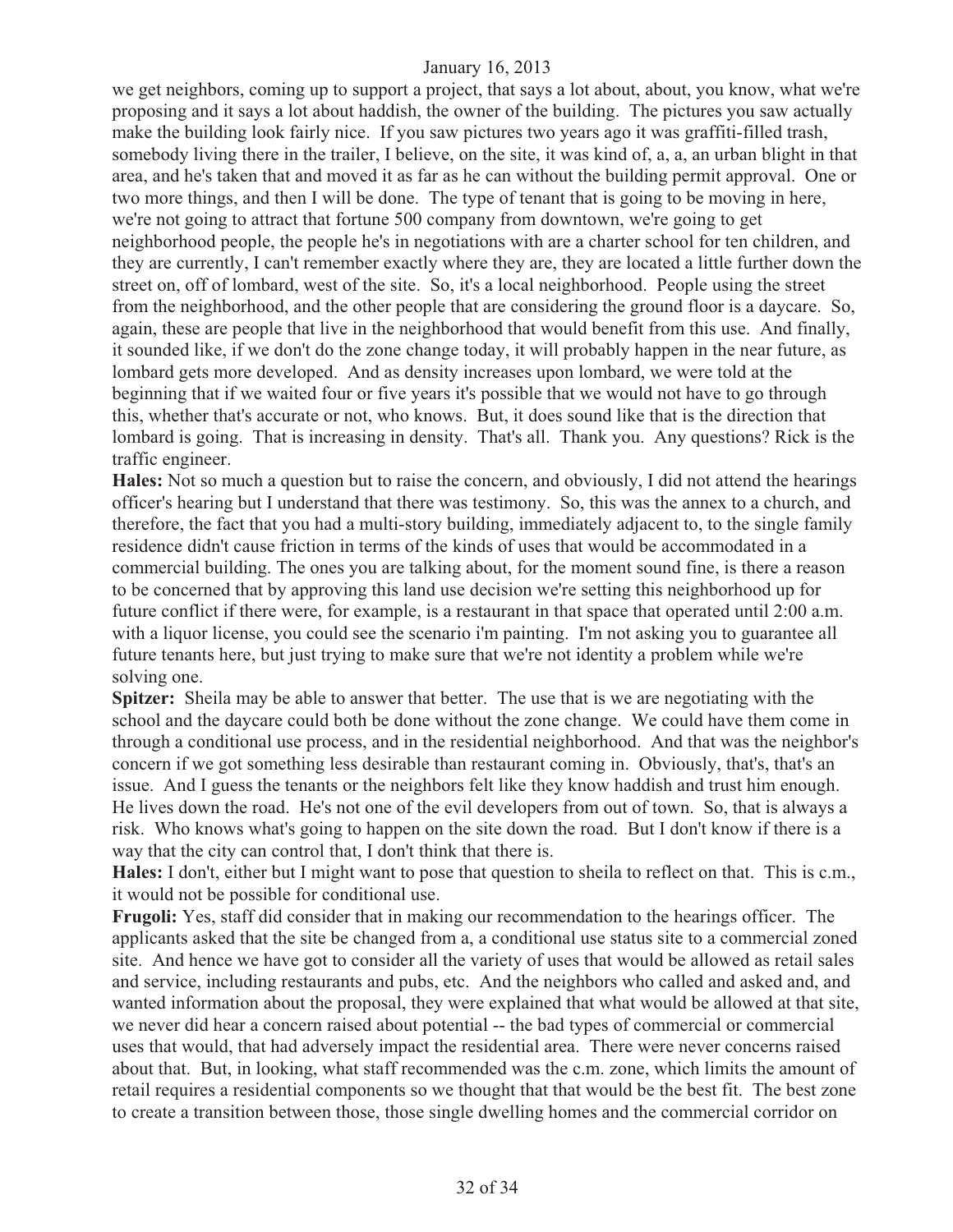lombard. But, admittedly, there can be uses that, utilize that space that could create some impacts.

**Hales:** So the retail is limited to what, 50% of the far?

**Frugoli:** With this particular decision, the commercial floor area will be less than that. The zoning code, if we did not apply those conditions, the zoning code would allow a 1-1 far, which would be 15,000 square feet of commercial. With the, with the hearings officer recommended conditions, the maximum amount of commercial floor area on this site will be 10,500 square feet.

**Hales:** Thank you. Other questions for the applicant or staff? Thanks very much. Did you want -- **\*\*\*\*\*:** I would like to.

**Hales:** Go ahead. I'm sorry. I thought you were just here to answer questions.

**Nys:** I am rick nys, for the record. I am the traffic engineer with greenlight engineering, and I completed the traffic impact study for the project. I wanted to address a letter that was submitted by james and michele stemler regarding traffic issues. The first being congestion at the intersection of lombard and mississippi. And the second being pedestrian safety issues crossing lombard at mississippi. And first, with regard to congestion, fabio and sheila discussed it briefly. There is an existing failure of that intersection, and at the a.m. and p.m. peak hour, but with our trip cap, we are going to make that problem worse. And --

Fish: Let me ask you a question, in layman's terms, what does a failure mean?

**Nys:** Level service f, would be the failure. So it's based on a delay the driver experiences from the side street trying to turn onto lombard street.

**Hales:** So the traffic is backed up enough it will be difficult to get into traffic on lombard, basically to, make a left turn that, kind of thing?

**Nys:** Basically. The critical term, critical turn from mississippi onto lombard is the left turn, and that's the most difficult turn to make, it causes the most delay. And a failure is a level service f. Fish: And it cannot be cured by adjusting the sequencing of the light or things of that nature?

**Nys:** It's an unsignalized intersection currently so basically, you are at a stop sign and have to wait. So there is really no -- we're not going to make the problem worse, we'll generate the same trips or less than the amount of trips allowed under the current zoning. Secondly, with regard to the pedestrian safety, I have watched that intersection for several hours, and the letter indicates that the pedestrians take their lives into their own hands trying to cross lombard. And during the time that I was there I did see the pedestrians running across the intersection. I did see some of the vehicles yielding to those, and there are bus stops on both corners. But, I wanted to note that 340 feet to the east, there is a signalized intersection, at lombard and albina, and you know, again, the fact of the matter is, that we don't -- we are not generating any more traffic with the proposed zone change than exists under the existing conditions, and lastly, I reviewed the last several years of crash data, and there hasn't been any crashes related to pedestrians at this intersection. So, just in closing, all the city criteria and the transportation planning rule criteria is meant for this application so I want to urge you to, to prove it. Thank you.

**Hales:** Thank you. Questions for rick? Thanks very much.

**Spitzer:** Thank you.

**Hales:** Anyone else that wants to testify in support of the application?

**Moore:** No one else signed up.

**Hales:** And I believe no one signed up in opposition, is that correct?

**Moore:** Correct.

**Hales:** Anyone else here to testify in opposition? Any further council discussion on this before we move to take -- we have to take two votes, I believe, on both the report and the amendment itself. So any other questions? Let's have a roll call on adopting the reported, please.

**Fish:** Do we need motion?

**Hales:** I'm sorry we do a motion to adopt the report.